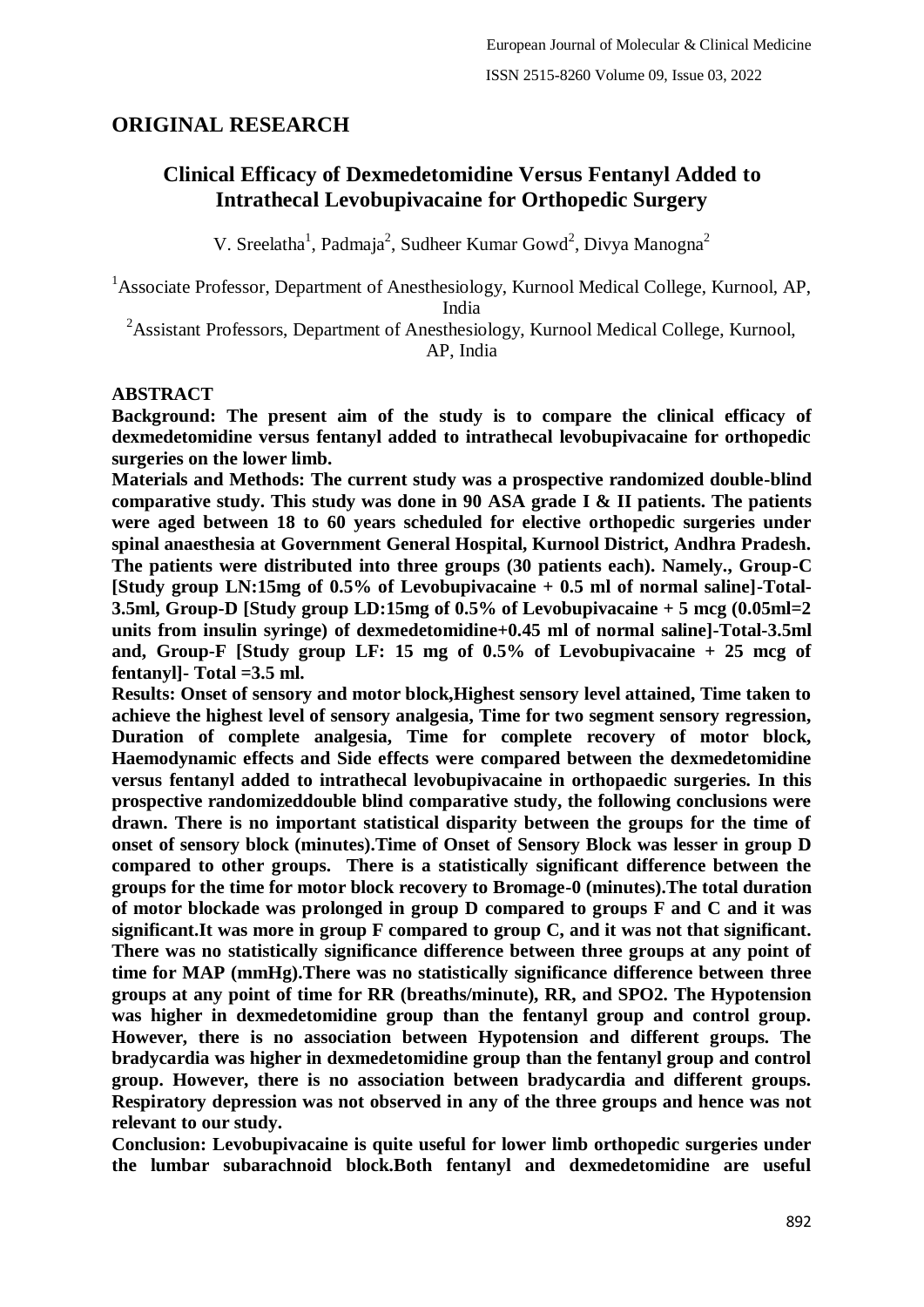### **adjuvants for use along with levobupivacaine and extend analgesia duration in the postoperative period.**

### **Keywords: Fentanyl, Dexmedetomidine, Levobupivacaine, Spinal anaesthesia, MAP, SPO2 Orthopedic surgeries.**

**Corresponding Author:**Dr. Divya Manogna, Assistant Professors, Department of Anesthesiology, Kurnool Medical College, Kurnool, AP, India.

### **INTRODUCTION**

Pain is an area of significant concern in orthopedic surgeries. Despite fixation of fractures, dislocations, soft tissue injury, and trauma, patients do need pain relief during surgery and in the postoperative period. There is a lot of edema and inflammation in the lower limbs following long bone fractures and trauma. The edema and inflammation happens due to extensive surgical dissection, reaming and nailing, and manipulation of the bone cortex and the bone marrow. Fractures of lower limbs incapacitate the patients and also compromise with the bladder and bowel evacuation. Patients find it difficult to evacuate the urinary bladder and rectum and need physical attention. This problem can be minimized by prior urinary catheterization and pain relief in the form of narcotics, centrally acting analgesics, NSAIDs, and steroids like dexamethasone. The excruciating pain due to fractures and trauma of lower limbs leads to a sympathetic drive in the human body.

Anaesthesia is defined as the abolition of sensation, thereby artificially inducing insensibility to pain.[1] Local anaesthetics produce a reversible regional inhibition of sensory nerve impulse conduction, preventing transmission of sensory information to the CNS without losing consciousness. Local anaesthetics may be used alone or in combination with general anaesthetics during surgery to avoid pain, it also attenuate the stress response to surgery, and provide postoperative pain relief.<sup>[2]</sup> Longer-acting local analgesic agents are also used for other forms of pain management, one of the most common uses being during labor.<sup>[1,2]</sup>

The most widely used regional anaesthetic procedure for lower limb surgery is a subarachnoid blockade.<sup>[2]</sup> The spinal block has a fast onset, strong and deep block, easy to administer, and cost-effective.

However,postoperative pain is an important and perennial problem,as the used drugs have a limited duration of action. Hence, postoperative analgesic administration is necessary for continued pain relief. The addition of adjuvant drugs possessing the analgesic property is the trend quite often followed now a days to prolong and extend analgesia duration in the postoperative period and enhance the comfort levels of the patient.<sup>[3]</sup>

These adjuvants minimize the undesirable hemodynamic side effects of spinal anaesthesia by lowering the requirement of local anaesthetic dose and providing satisfactory quality block. Levobupivacaine is an effective local anesthetic with less systemic toxicity than racemic bupivacaine, but it has a short postoperative analgesic duration compared to racemic variety. Adjuvants like opioids (Morphine, Fentanyl, Sufentanil) and non-opioids like α-2 adrenergic agonists (Clonidine, Dexmedetomidine), anti-cholinesterase (Neostigmine), Midazolam, steroids and Ketamine were used.<sup>[4]</sup>

Our study studied fentanyl and dexmedetomidine (both preservative-free) as adjuvants to levobupivacaine for enhancing and prolonging the quality and duration of analgesia not only in the operative period but also into the postoperative period.

In various operations, dexmedetomidine and fentanyl have been used as adjuvants of local anesthetics to offer superior analgesia and boost block length.<sup>[5]</sup>Dexmedetomidine is a highly selective  $\alpha$ -2 agonist3 and is somewhat similar to clonidine for its analgesia quality and can also cause hypotension if administered in an intravenous route.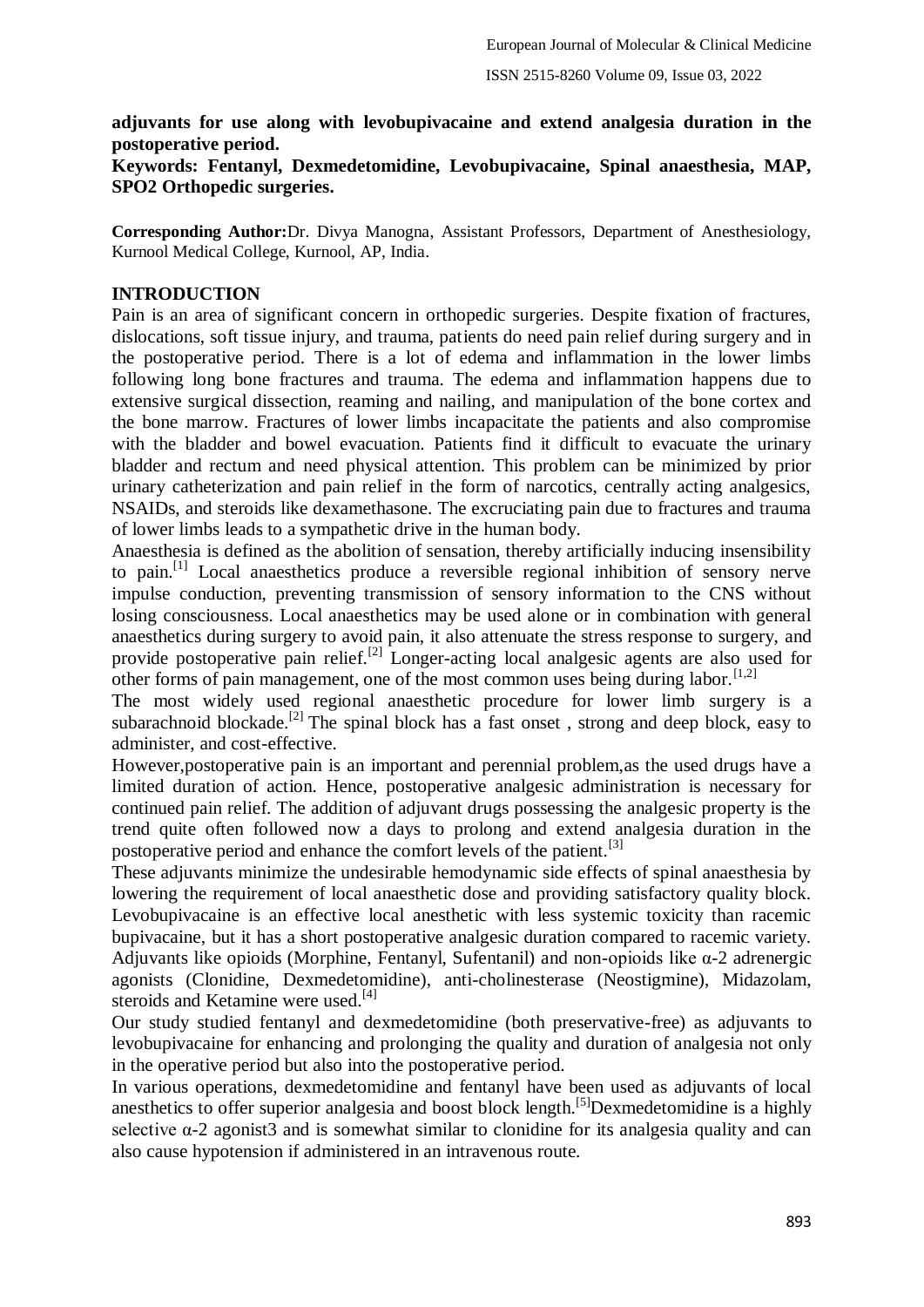The present study aims to compare the efficacy of dexmedetomidine and fentanyl added to intrathecal levobupivacaine for orthopedic surgeryat the Department of Anaesthesia, Kurnool Medical College, Kurnool, Andhra Pradesh, India.

## **Aim of the Study:**

The present aim of the study is to compare the clinical efficacy of dexmedetomidine versus fentanyl added to intrathecal levobupivacaine for orthopedic surgeries on the lower limb.

## **Objectives of the Study**

The main objectives of the present study are to compare the merits and demerits (if any) of dexmedetomidine with that of fentanyl when added to levobupivacaine for intrathecal administration in lower limb orthopedic surgeries regarding the following parameters:

- 1. Onset & duration of sensory & motor block.
- 2. The total duration of analgesia (time for first rescue analgesia).
- 3. HemodynamicchangesHR,SBP,DBPduring surgeryandinthe postoperative period upto 180 minutes.
- 4. Side effects.

## **MATERIALS & METHODS**

### **Source of data:**

The study was a prospective, randomised, double-blind comparison study and was performed in 3 groups of 90 ASA grade I and grade II patients. The patients were aged between 18 to 60 years and belonged to both the sexes. The surgeries were on the lower limbs only and were all elective orthopedic surgeries on hemodynamically stable patients. The surgeries were performed at Government General Hospital, Kurnool which is a tertiary care hospital. The patients were divided into 3 groups, each group comprising of 30 patients of both sexes .The first group was designated as group C in which only levobupivacaine was given intrathecally for spinal anesthesia .The second group was designated as Dexmedetomidine(D) group in which dexmedetomidine in a dose of 5micrograms (0.05ml=2units from insulin syringe) was added to 3ml of 0.5%levobupivacaine .The third group was designated as fentanyl (F) group in which 25 micrograms of fentanyl (0.5ml of preservative free ) was added to 3ml of 0.5%levobupivacaine for intrathecal administration.

GROUP- C (CONTROL GROUP): 3ml of 0.5% levobupivacaine+0.5ml of normal saline=3.5ml

GROUP -D (DEXMED GROUP): 3 ml of 0.5% levobupivacaine+ 5 micrograms of dexmedetomidine (0.05ml =2units from insulin syringe)+0.45ml of normal saline=3.5ml.

GROUP -F (FENTANYL GROUP): 3 ml of 0.5% levobupivacaine + 25 micrograms (0.5ml) of fentanyl=3.5ml.

The study solutions were prepared by an anesthesiologist not involved in the anaesthesia on the day of surgery. Necessary preoperative evaluation and consent were taken before surgery.

**Study Period:** The study was performed between June 2019 and October 2020 in Government General Hospital, Kurnool which is the main affiliated hospital of Government Kurnool Medical College.

### **Method of collection of data:**

All the patients were examined by clinically and demographic information such as age, sex, residence and other information on general and systemic examination, case history, past medical history, complaints etc., was collected and recorded in the Proforma prepared for this study purpose.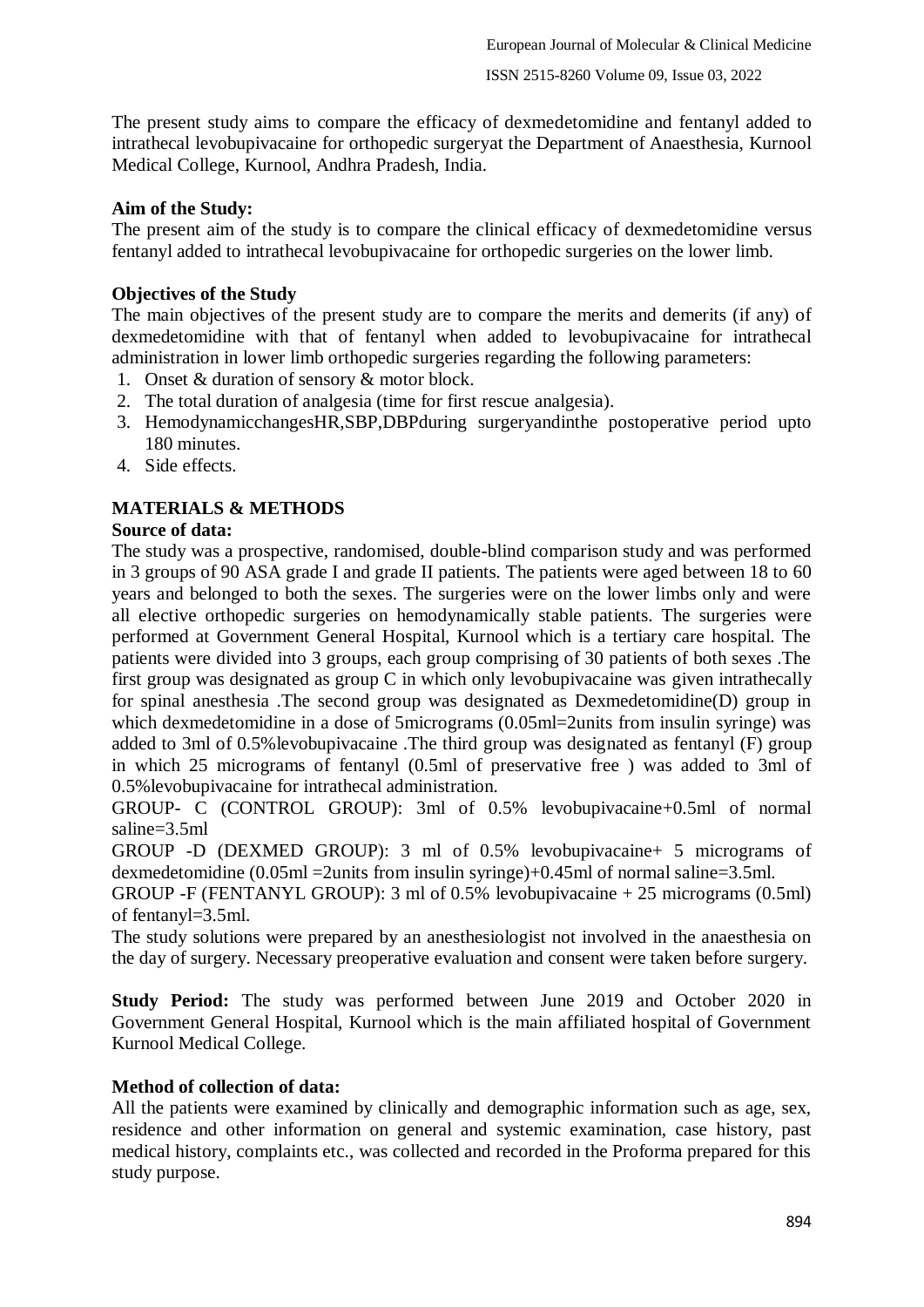The patient was preoperatively evaluated by surgical profile which consisted of complete blood picture, random blood sugar, blood urea, serum creatinine and serum electrolytes, ECG, X-ray chest, HbsAg, HIV and HCV and from March 2020 RTPCR for COVID 19 virus.

All patients were kept on Nil by Mouth from midnight and were posted for surgery at 9 AM on the day of surgery. After arriving in OT, an intravenous line was secured with 18 gauge-IV cannulas. A baseline recording of systolic BP and heart rate was taken by taking the mean value of 3 readings of heart rate and blood pressure at one-minute intervals apart. Preloading was done with Hartmann solution (ringer lactate) in a dose of 20 ml/kg body weight prior to performing spinal anaesthesia. Under aseptic precautions, spinal anaesthesia was performed at the L4-L5 space using midline approach in the sitting position with 25-gauge needle. After the injection of local anaesthetic into the intrathecal space in all 3 groups, patients were put into supine position within 60 seconds. Monitoring of vital signs i.e., heart rate, blood pressure (SBP, DBP, MAP), spo2 and standard 3 lead ECG was used in all cases throughout the operative period and postoperative period. Heart rate and blood pressure (SBP, DBP, MAP) were recorded immediately after spinal anesthesia and then every 2min after spinal for the first 10 min and then once every 5min for the next 30 min and then once every 15 min upto 90min after commencement of surgery. If surgery went beyond 90min then BP and pulse rate were recorded every 30 min upto 3 hours after commencement of surgery.

Hypotension is defined as blood pressure less than 90 mm of Hg and a pulse rate going <60beats/min was regarded as bradycardia.

Any hypotension below 90 mm of Hg or <30%of basal value was treated with Mephentermine by bolus or infusion, volume replacement and oxygen mask administration.

Hemodynamic changes in heart rate, SBP, DBP, MAP, spo2 were monitored and recorded before administering subarachnoid block in all the three groups and again at 0,2,4,6,8,10,15,25,30,45,60,75,90,120,150,180 minutes after spinal anesthesia.

Sensory blockade level was assessed by loss of pin prick sensation using a 23-gauge needle on both sides of the abdomen in the mid clavicular line once every 60 seconds to the time of onset of the sensory blockade to T10 level (umbilicus) and later highest sensory level attained and time taken to achieve highest sensory level attained were also recorded.

Later the time to two segment sensory regression from time of intrathecal administration was noted. Time taken for sensory regression to s1 dermatome also was renowned.The duration of sensory blockade was taken as the intervening period from onset of analgesia (sensory block) to return to pin prick sensation at the level of s1 dermatome (sole of the foot and back of the leg).

Onset of the motor block is taken as time interval between injection of drugs into intrathecal space to the time needed to elicit the inability of the patient to lift his lower limb in a straight fashion without flexing his knees (this is usually called as Bromage 3 block)

The duration of motor block is calculated from the time of intrathecal injection to compete regression of motor block as denoted by the ability of the patient to lift his extended lower limb.

Postoperatively pain was assessed by visual analog scale and the level of sedation and comfort assessed by modified Ramsay sedation scale.

Any adverse effects like nausea vomiting bradycardia, hypotension, pruritus, respiratory depression (respiratory rate <10 breaths/ min) and oxygen desaturation (spo2<90%) were recorded and treated accordingly.

### **Study subjects selection criteria:**

Who fulfilled the following conditions were only included the patients in the study.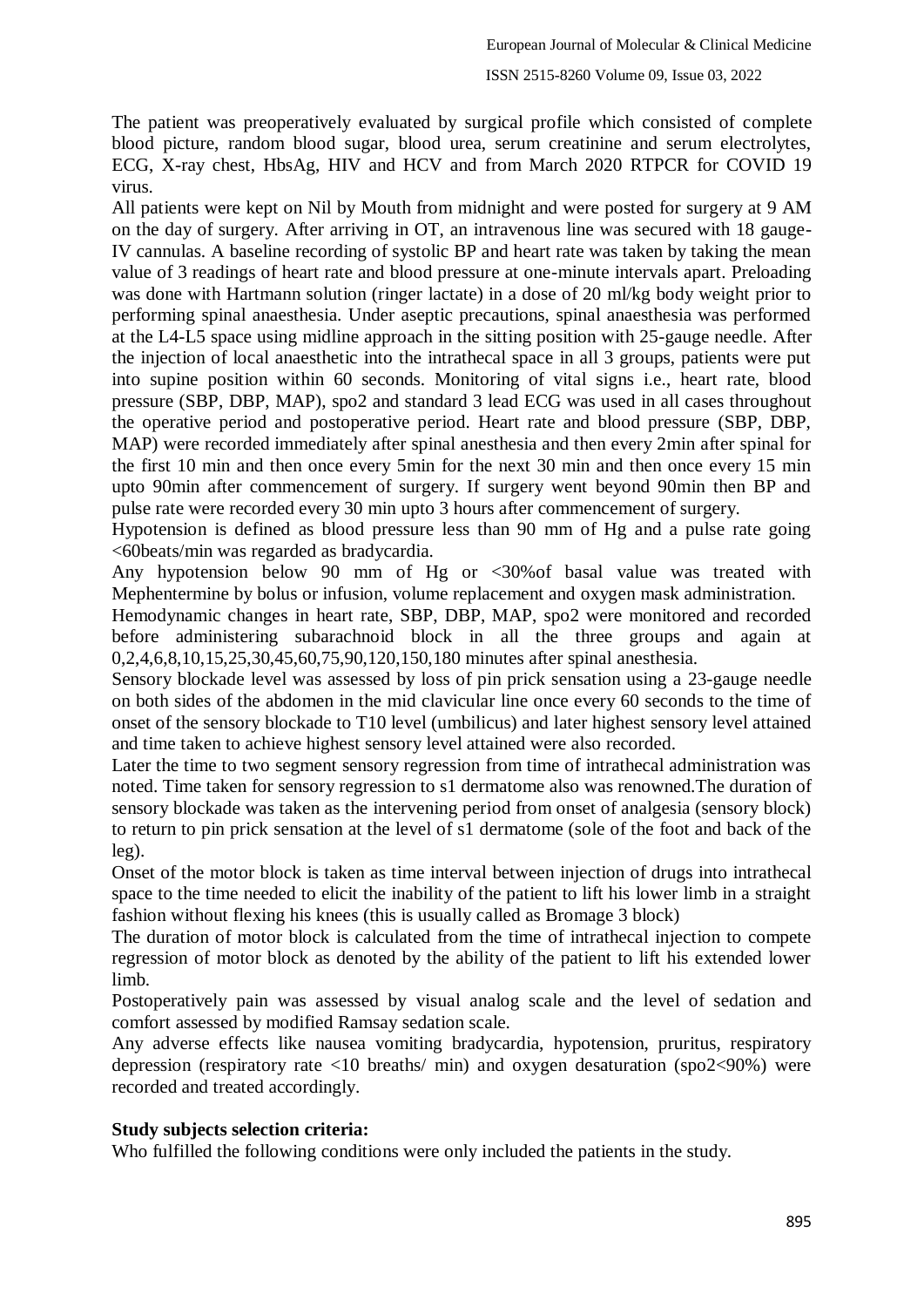### **Inclusion criteria:**

- Patients belonging to ASA grade I and II.
- Patients belonging to age 18-60 years.
- Patients giving informed written consent.
- Patients scheduled to undergo elective orthopedic surgeries.

### **Exclusion criteria:**

- Patient refusal for procedure.
- Patients belonging to ASA grade III & IV.
- Coagulopathies.
- Neurological disorders
- Kyphoscoliosis
- Cardiac block or dysarrhythmias.
- Drug allergies.
- Patients with uncontrolled and untreated hypertension and diabetes mellitus
- Patients with renal or hepatic failure
- Fixed cardiac output states

#### **Statistical Analysis:**

The data has been entered into MS-Excel and statistical analysis has been done by using IBM SPSS Version 25.0. For categorical variables, the data values are represented as number and percentages. To test the association between the groups, chi-square test was used. For continuous variables, the data values are shown as mean and standard deviation. To test the mean difference between three groups, ANOVA test with post hoc test was used. To test the correlation between the groups, Pearson's correlation test was used. All the p values having less than 0.05 are considered as statistically significant.

### **RESULTS**

In a total of 90 patients, the minimum age was 20 years, maximum age was 45 years and a mean  $\pm$  SD age was 32.90  $\pm$  7.03 years. Table-1 shows the mean  $\pm$  SD age in group F was  $(33.83 \pm 6.87 \text{ years})$  slightly higher than the mean  $\pm$  SD age in group C  $(33.20 \pm 7.49 \text{ years})$ , and the mean  $\pm$  SD age in group D (31.67  $\pm$  6.77 years). However, there is no statistically significant difference between the groups for age. (Overall:  $P=0.476$ , C Vs D: P-value = 0.678, C Vs F: P-value = 0.936, and D Vs F: P-value = 0.462).

|         | <b>Control</b>   | <b>Dexmedeto</b> | Fentanyl         | <b>P-value</b> |        |                 |       |
|---------|------------------|------------------|------------------|----------------|--------|-----------------|-------|
|         | Group(C)         | midine Group     | Group(F)         | <b>Overall</b> | $C$ Vs | $\mathbf{C}$ Vs | D Vs  |
|         |                  | (D)              |                  |                |        |                 |       |
| Age     |                  |                  |                  | 0.476          | 0.678  | 0.936           | 0.462 |
|         | $33.20 \pm 7.49$ | $31.67 \pm 6.77$ | $33.83 \pm 6.87$ |                |        |                 |       |
| (Years) |                  |                  |                  | (NS)           | (NS)   | (NS)            | (NS)  |

|  |  |  |  |  |  |  | Table 1: Comparison of age (in years) between the groups |  |  |
|--|--|--|--|--|--|--|----------------------------------------------------------|--|--|
|--|--|--|--|--|--|--|----------------------------------------------------------|--|--|

VHS: Very Highly Significant (P<0.0001); SIG: Significant (P<0.05); NS: Not Significant  $(P>0.05)$ 

[Table2] shows the comparison of height (in cms) between the groups. In a total of 90 patients, the minimum height was 150 cms, maximum height was 168 cms and a mean  $\pm$  SD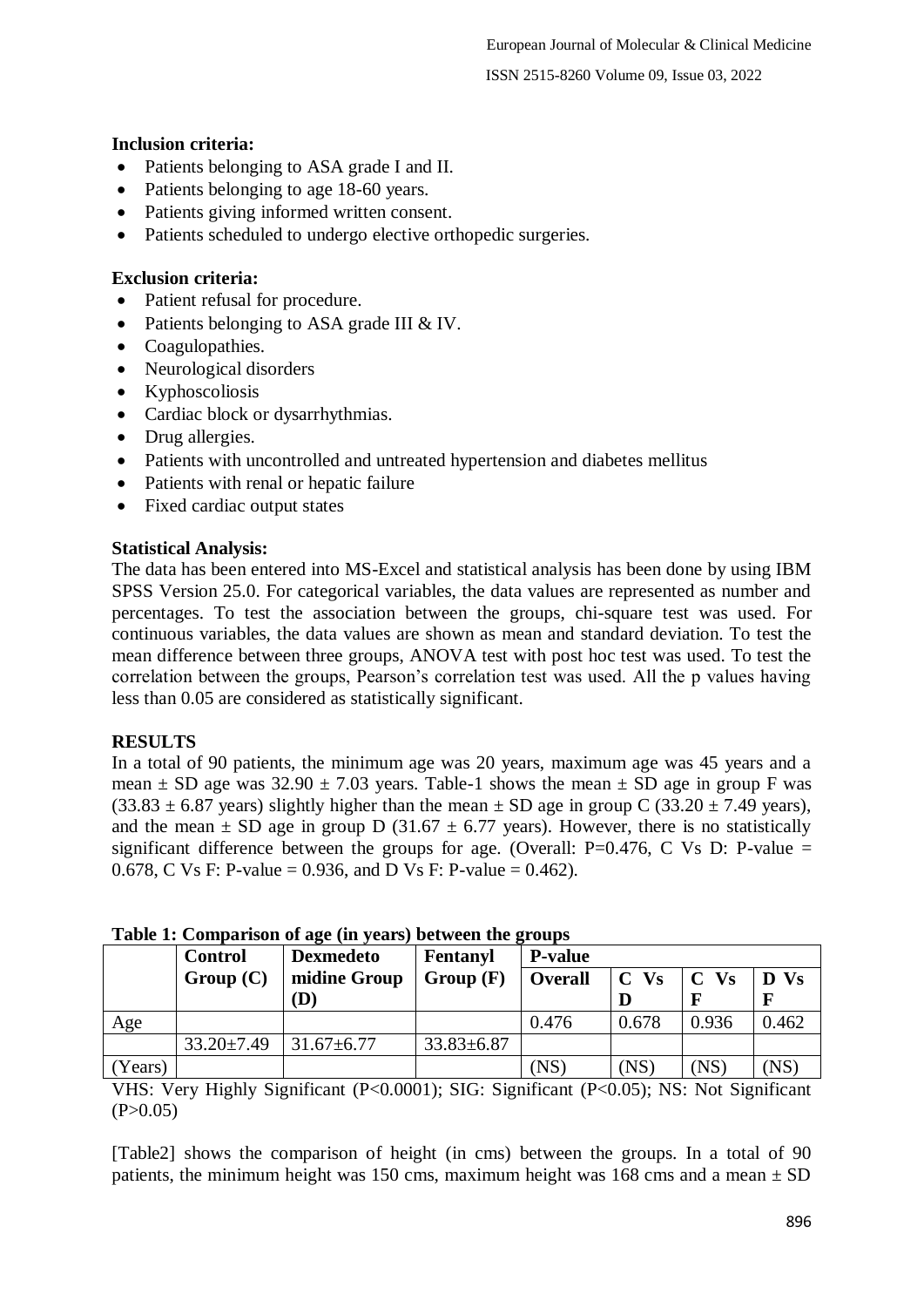height was  $158.07 \pm 4.66$  cms. Diagrammatic representation shown in [Figure2]. The mean  $\pm$ SD height in group F is (158.83  $\pm$  4.59 cms) higher than the mean  $\pm$  SD height in group C  $(157.87 \pm 4.98 \text{ cms})$ , and the mean  $\pm$  SD height in group D (157.5  $\pm$  4.44 cms). However, there is no statistically significant difference between the groups for the height. (Overall: P=0.524, C Vs D: P-value = 0.950, C Vs F: P-value = 0.704, and D Vs F: P-value = 0.514).

|        | <b>Control</b>                       | <b>Dexmedeto</b> | Fentanyl        | <b>P-value</b> |             |        |                |
|--------|--------------------------------------|------------------|-----------------|----------------|-------------|--------|----------------|
|        | Group(C)                             | Group<br>midine  | Group(F)        | <b>Overall</b> | $\mathbf C$ | $C$ Vs | <b>Vs</b><br>D |
|        |                                      | $\bf(D)$         |                 |                | <b>Vs</b>   | F      |                |
|        |                                      |                  |                 |                |             |        |                |
| Height |                                      |                  |                 | 0.524          | 0.95        | 0.704  | 0.514          |
|        | $157.87 \pm 4.98$   $157.5 \pm 4.44$ |                  | $158.83\pm4.59$ |                |             |        |                |
| (cms)  |                                      |                  |                 | (NS)           | (NS         | (NS)   | (NS)           |

**Table 2: Comparison of height (in cms) between the groups**

VHS: Very Highly Significant (P<0.0001); SIG: Significant (P<0.05); NS: Not Significant  $(P>0.05)$ 

|  |  | Table 3: Comparison of weight (kgs) between the groups |
|--|--|--------------------------------------------------------|
|  |  |                                                        |

|        |                  | <b>Dexmedeto</b> | Fentanyl       | <b>P-value</b> |        |                 |       |
|--------|------------------|------------------|----------------|----------------|--------|-----------------|-------|
|        | <b>Control</b>   | midine           | Group(F)       | <b>Overall</b> | $C$ Vs | C <sub>vs</sub> | D Vs  |
|        | Group(C)         | Group(D)         |                |                |        |                 |       |
| Weight |                  |                  |                | 0.738          | 0.716  | 0.926           | 0.913 |
|        | $63.23 \pm 4.38$ | $64.07 \pm 3.96$ | $63.63\pm4.05$ |                |        |                 |       |
| (kgs)  |                  |                  |                | (NS)           | (NS)   | NS)             | (NS   |

VHS: Very Highly Significant (P<0.0001); SIG: Significant (P<0.05); NS: Not Significant  $(P>0.05)$ 

[Table3] shows the comparison of weight (kgs) between the groups. In a total of 90 patients, the minimum Weight was 52 kgs, maximum Weight was 73 kgs and a mean  $\pm$  SD Weight was 63.64  $\pm$  4.10 kgs. The mean  $\pm$  SD Weight in group D (64.07  $\pm$  3.96 kgs) is higher than the mean  $\pm$  SD Weight in group F (63.63  $\pm$  4.05 kgs), and the mean  $\pm$  SD Weight in group C  $(63.23 \pm 4.38$  kgs). However, there is no statistically significant difference between the groups for the Weight (kgs). (Overall: P=0.738, C Vs D: P-value = 0.716, C Vs F: P-value = 0.926, and D Vs F: P-value = 0.913).

**Table 4: Comparison of Time of Onset of Sensory Block (TOSB) to T10 level (in minutes) between the groups**

|             | <b>Control</b>  | <b>Dexmedeto</b> | Fentanyl        | <b>P-value</b> |                  |                 |        |
|-------------|-----------------|------------------|-----------------|----------------|------------------|-----------------|--------|
|             | Group           | midine           | Group(F)        | Overall        | $\mathbf C$ Vs D | C <sub>vs</sub> | D Vs F |
|             | $(\mathbf{C})$  | Group(D)         |                 |                |                  |                 |        |
|             |                 |                  |                 | < 0.0001       | < 0.0001         | 0.101           | 0.063  |
| <b>TOSB</b> | $2.44 \pm 0.67$ | $.89 \pm 0.34$   | $2.19 \pm 0.35$ |                |                  |                 |        |
|             |                 |                  |                 | [VHS           | VHS)             | (NS)            | (NS)   |

[Table4] shows the comparison of TOSB between the groups. In a total of 90 patients, the mean  $\pm$  SD of TOSB in group C was (2.44  $\pm$  0.67) higher than the mean  $\pm$  SD of TOSB in group F (2.19  $\pm$  0.35), and the mean  $\pm$  SD of TOSB in group D (1.89  $\pm$  0.34). The intergroup comparison between groups (CVs F), (F Vs D) is statistically not significant. Comparison between groups (C Vs D) is statistically significant. Group D had less onset time to sensory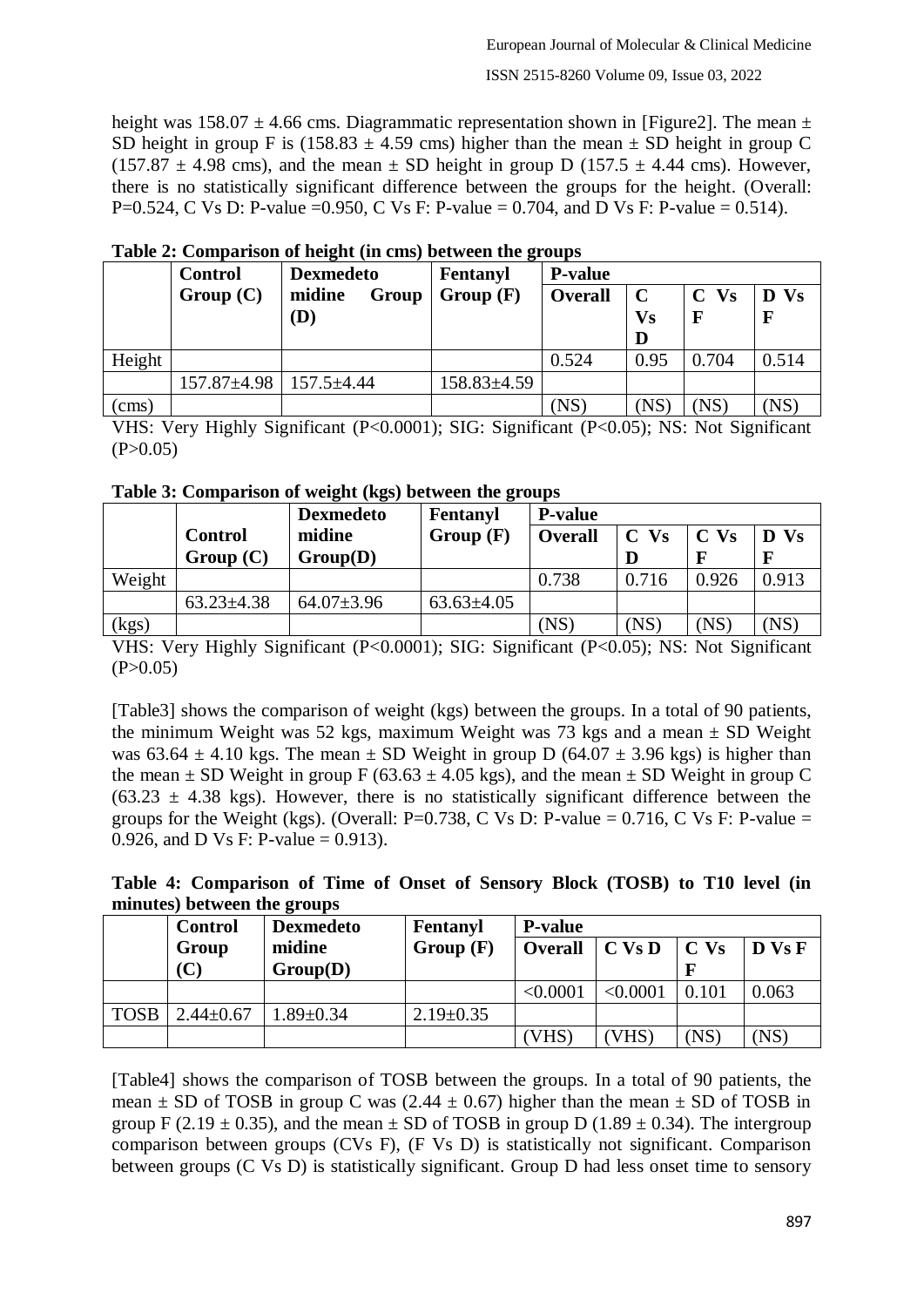ISSN 2515-8260 Volume 09, Issue 03, 2022

block to T10 level when compared to other groups. (Overall: P<0.0001(VHS), C Vs D: P<0.0001, C Vs F: P- value = 0.101 (NS), and D Vs F: P=0.063 (NS).

|              |             |                                    | Group              |                           |                 |                 |
|--------------|-------------|------------------------------------|--------------------|---------------------------|-----------------|-----------------|
|              |             |                                    | <b>ControlGrou</b> | <b>DexmedetomidineGro</b> | FentanylGrou    | <b>Total</b>    |
|              |             |                                    | $\mathbf{p}$       |                           | $\mathbf{p}$    |                 |
| <b>HSL</b>   | $\mathbf T$ | Count                              | $\overline{13}$    | $\frac{\mathbf{up}}{17}$  | $\overline{13}$ | $\overline{43}$ |
| $\mathbf{A}$ | 6           | $\%$                               | 30.2%              | 39.5%                     | 30.2%           | 100.0           |
|              |             | withi                              |                    |                           |                 | $\%$            |
|              |             | $\mathbf n$                        |                    |                           |                 |                 |
|              |             | <b>HSL</b>                         |                    |                           |                 |                 |
|              |             | $\mathbf{A}$                       |                    |                           |                 |                 |
|              |             | $\frac{0}{6}$                      | 43.3%              | 56.7%                     | 43.3%           | 47.8%           |
|              |             | withi                              |                    |                           |                 |                 |
|              |             | $\mathbf{n}$                       |                    |                           |                 |                 |
|              |             | Grou                               |                    |                           |                 |                 |
|              |             | $\mathbf{p}$                       |                    |                           |                 |                 |
|              | $\mathbf T$ | $\overline{\text{Count}}$          | 17                 | 13                        | 17              | 47              |
|              | 8           | $\%$                               | 36.2%              | 27.7%                     | 36.2%           | 100.0           |
|              |             | withi                              |                    |                           |                 | $\%$            |
|              |             | $\mathbf n$                        |                    |                           |                 |                 |
|              |             | <b>HSL</b>                         |                    |                           |                 |                 |
|              |             | $\mathbf{A}$                       |                    |                           |                 |                 |
|              |             | $\%$                               | 56.7%              | 43.3%                     | 56.7%           | 52.2%           |
|              |             | withi                              |                    |                           |                 |                 |
|              |             | $\mathbf{n}$                       |                    |                           |                 |                 |
|              |             | Grou                               |                    |                           |                 |                 |
|              |             | p                                  |                    |                           |                 |                 |
| Total        |             | Count                              | 30                 | 30                        | 30              | 90              |
|              |             | $\overline{\%}$                    | 33.3%              | 33.3%                     | 33.3%           | 100.0           |
|              |             | withi                              |                    |                           |                 | $\%$            |
|              |             | $\mathbf n$<br><b>HSL</b>          |                    |                           |                 |                 |
|              |             | $\mathbf{A}$                       |                    |                           |                 |                 |
|              |             | $\overline{\%}$                    | 100.0%             | 100.0%                    | 100.0%          | 100.0           |
|              |             |                                    |                    |                           |                 |                 |
|              |             |                                    |                    |                           |                 |                 |
|              |             |                                    |                    |                           |                 |                 |
|              |             |                                    |                    |                           |                 |                 |
|              |             | withi<br>$\mathbf{n}$<br>Grou<br>p |                    |                           |                 | $\%$            |

**Table 5: Association between Highest Sensory Level Attained (HSLA) and group**

Chi-square value  $= 1.425$ , p-value  $= 0.490$  (Not Sig.)

[Table5] shows the association between HSLA and group. In the control group, 13 (43.3%) had T6 and 17 (56.7%) patients had T8, in the Dexmedetomidine group, 17 (56.7%) had T6 and 13 (43.3%) patients had T8, and in the Fentanyl group, 13 (43.3%) had T6 and 17 (56.7%) patients had T8. However, there is no distinct and significant association between HSLA and the groups (P-value=0.490)

### **Table 6: Comparison of Time to Achieve Highest Sensory Level (TAHSL) (in minutes) between the groups**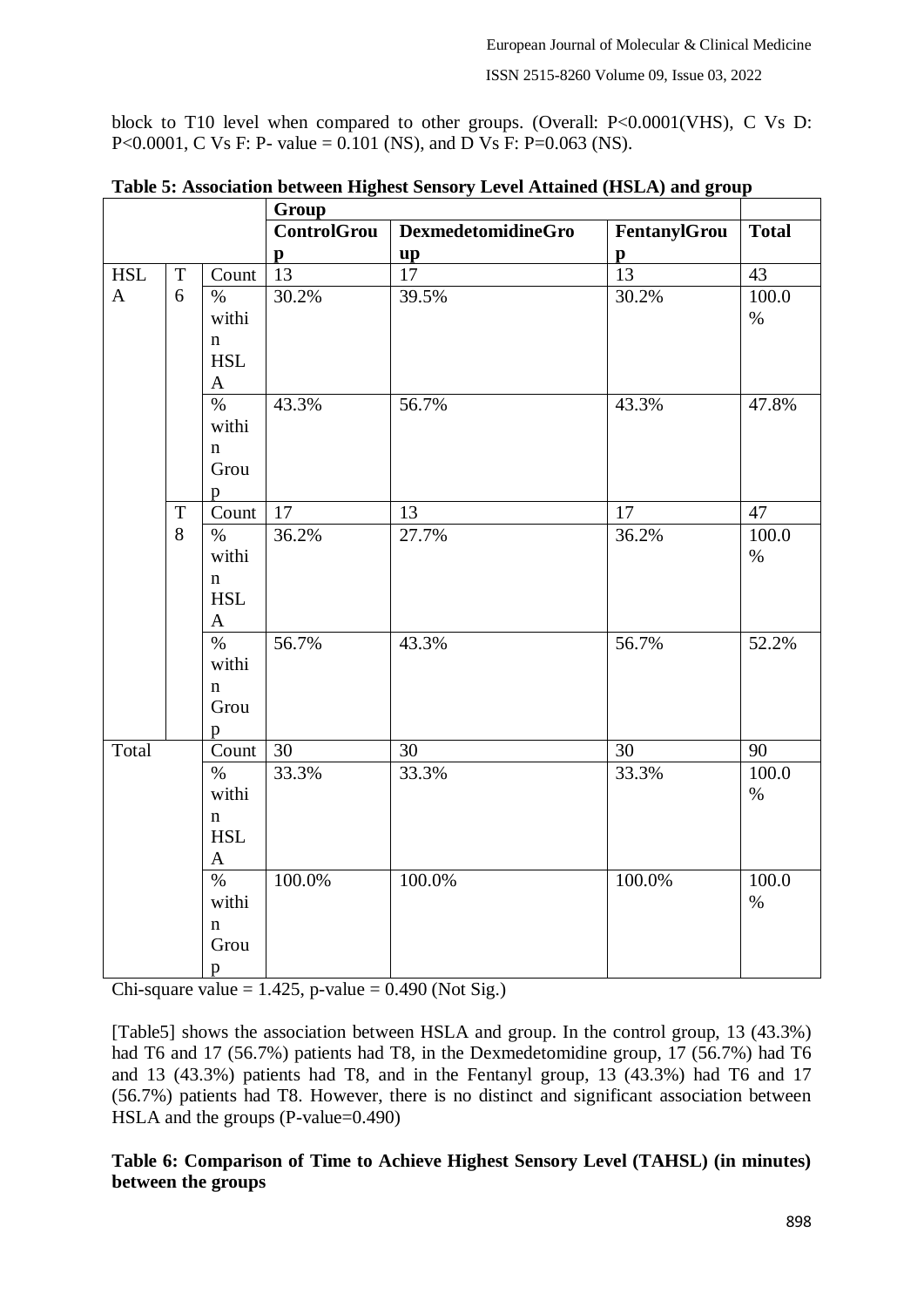|             | Contr                | Dexmede   Fentan |                                                         | P-value                      |                                            |          |                      |  |  |
|-------------|----------------------|------------------|---------------------------------------------------------|------------------------------|--------------------------------------------|----------|----------------------|--|--|
|             | to midine   yl<br>ol |                  |                                                         | $C$ Vs $D$<br><b>Overall</b> |                                            | $C$ Vs F | $\bf{D}$ Vs $\bf{F}$ |  |  |
|             | Group(D)<br>Group    |                  | Group                                                   |                              |                                            |          |                      |  |  |
|             | (C                   |                  | $(\mathbf{F}% )^{T}=\mathbf{G}^{T}\times\mathbf{C}^{T}$ |                              |                                            |          |                      |  |  |
| <b>TAHS</b> | $4.76 \pm 3.74$      | $\pm$            | 4.27<br>$\pm$                                           |                              | $< 0.0001$ (VH   $< 0.0001$ (VH   0.043(SI |          | 0.025(SI)            |  |  |
|             | 0.67                 | 0.89             | 0.74                                                    |                              |                                            |          |                      |  |  |

VHS: Very Highly Significant (P<0.0001); SIG: Significant (P<0.05); NS: Not Significant  $(P>0.05)$ 

**Table 7: Comparison of time for two segment sensory regression [TTSR] (in minutes) between the groups**

| <b>Control</b> | <b>Dexmedeto</b>                                                  | Fentanyl                  | <b>P-value</b> |                                                                                                  |         |                      |
|----------------|-------------------------------------------------------------------|---------------------------|----------------|--------------------------------------------------------------------------------------------------|---------|----------------------|
|                | $Group (C)$ midine Group                                          | Group(F)                  |                | <b>Overall</b> $\begin{bmatrix} C & V_S D \end{bmatrix} \begin{bmatrix} C & V_S F \end{bmatrix}$ |         | $\bf{D}$ Vs $\bf{F}$ |
|                | (D)                                                               |                           |                |                                                                                                  |         |                      |
|                | TTSR $\left[69.73 \pm 4.6 \right]$ $\left[150.09 \pm 8.87\right]$ | $90.45 \pm 5.35$ $0.0001$ |                | 10.0001                                                                                          | 10.0001 | 0.0001               |
|                |                                                                   |                           | (VHS)          | (VHS)                                                                                            | (VHS)   | (VHS)                |

[Table6] shows the comparison of TAHSL between the groups. In a total of 90 patients, the mean  $\pm$  SD of TAHSL in group C was (4.76  $\pm$  0.67) higher than the mean  $\pm$  SD of TAHSL in group F (4.27  $\pm$  0.74), and the mean  $\pm$  SD of TAHSL in group D (3.74  $\pm$  0.89). There is a statistically significant difference between the groups for the TAHSL. The intergroup comparison between groups (C Vs F),(F Vs D) was statistically significant .Comparison between groups (C Vs D) was statistically very highly significant. (Overall: P<0.0001, C Vs D: P<0.0001, C Vs F: P-value = 0.043, and D Vs F: P=0.025)

[Table7] shows the comparison of TTSR between the groups. In a total of 90 patients, the mean  $\pm$  SD of TTSR in group D was (150.09  $\pm$  8.87) higher than the mean  $\pm$  SD of TTSR in group F (90.45  $\pm$  5.35), and the mean  $\pm$  SD of TTSR in group D (69.73  $\pm$  4.6). There is a statistically significant difference between the groups. The intergroup comparison time for two segment sensory regression was prolonged andstatistically very significant in groups F and D when compared to Group C. It was prolonged and statistically very significant in group D compared to group F. (Overall: P<0.0001, C Vs D: P<0.0001, C Vs F: P<0.0001, and D Vs F: P<0.0001).

**Table 8: Comparison of Total Duration of Analgesia [TDA] (in hours) between the groups**

|            | <b>Control</b>                     | <b>Dexmedeto</b>                 | Fentanyl        | <b>P-value</b> |                       |                                                                                  |         |  |
|------------|------------------------------------|----------------------------------|-----------------|----------------|-----------------------|----------------------------------------------------------------------------------|---------|--|
|            | midine $GroupGroup(F)$<br>Group(C) |                                  |                 |                |                       | <b>Overall</b> $\begin{bmatrix} C & V_S D & C & V_S F & D & V_S F \end{bmatrix}$ |         |  |
|            |                                    | (D`                              |                 |                |                       |                                                                                  |         |  |
| <b>TDA</b> |                                    | $3.02 \pm 0.46$ $12.12 \pm 2.31$ | $5.72 \pm 2.54$ | < 0.0001       | $< 0.0001$ $< 0.0001$ |                                                                                  | k0.0001 |  |
|            |                                    |                                  |                 | (VHS)          | (VHS)                 | (VHS)                                                                            | (VHS)   |  |

VHS: Very Highly Significant (P<0.0001); SIG: Significant (P<0.05); NS: Not Significant  $(P>0.05)$ 

The time taken from the intrathecal deposition of drug to first complaint of pain made by the patients. [Table8] shows the comparison of TDA between the groups. In a total of 90 patients, the mean  $\pm$  SD of TDA in group D was (12.12  $\pm$  2.31) higher than the mean  $\pm$  SD of TDA in group F (5.72  $\pm$  2.54), and the mean  $\pm$  SD of TDA in group C (3.02  $\pm$  0.46). There is a statistically significant difference between the groups for the TDA. There was a prolonged duration of analgesia in groups F and D when compared to group C and it was statistically very highly significant. It was prolonged in group D compared to group F, and it was also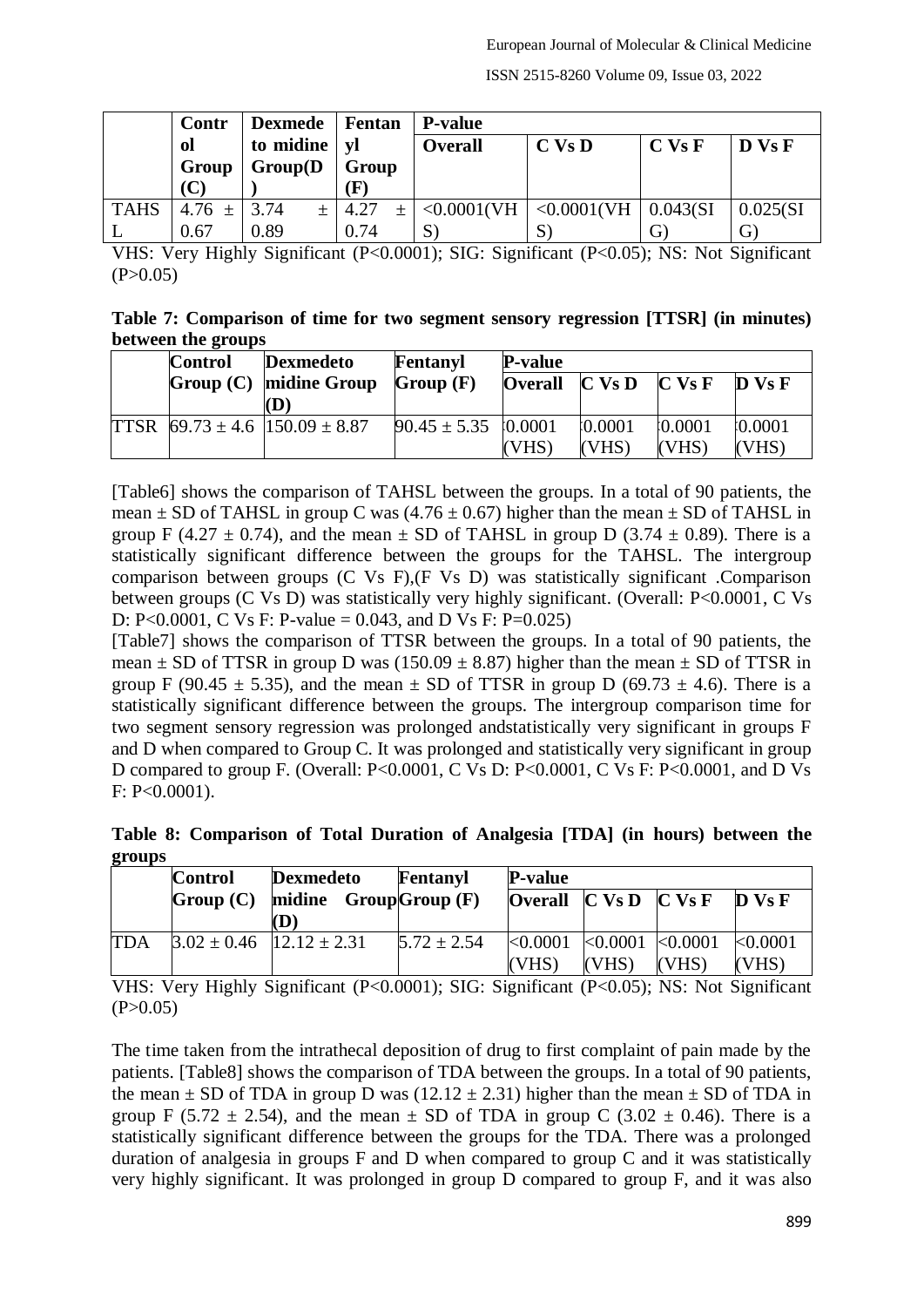statistically very highly significant (Overall: P<0.0001, C Vs D: P<0.0001, C Vs F: P<0.0001, and D Vs F: P<0.0001).

|  | Table 9: Comparison of Time of Onset of Motor Block (TOMB) (in minutes) to |  |  |  |  |  |  |
|--|----------------------------------------------------------------------------|--|--|--|--|--|--|
|  | Bromage-3 between the groups                                               |  |  |  |  |  |  |

|             | <b>Control</b> | <b>Dexmedeto</b>      | Fentanyl        | <b>P-value</b> |            |        |           |
|-------------|----------------|-----------------------|-----------------|----------------|------------|--------|-----------|
|             | Group          | midine                | Group(F)        | <b>Overall</b> | $C$ Vs $D$ | $C$ Vs | <b>Vs</b> |
|             |                | Group(D)              |                 |                |            |        |           |
|             |                |                       |                 | < 0.0001       | < 0.0001   | 0.062  | 0.035     |
| <b>TOMB</b> | 5.97           | $\pm$ 5.24 $\pm$ 0.61 | $5.63 \pm 0.62$ |                |            |        |           |
|             | 0.53           |                       |                 |                |            |        |           |
|             |                |                       |                 | VHS            | VHS)       | (NS)   | (SIG)     |

VHS: Very Highly Significant (P<0.0001); SIG: Significant (P<0.05); NS: Not Significant  $(P>0.05)$ 

[Table9] shows the comparison of TOMB between the groups. In a total of 90 patients, the mean  $\pm$  SD of TOMB in group C was (5.97  $\pm$  0.53) higher than the mean  $\pm$  SD of TOMB in group F (5.63  $\pm$  0.62), and the mean  $\pm$  SD TOMB in group D (5.24  $\pm$  0.61). There is a statistically significant difference between the groups for the TOMB. The intergroup comparison between groups (C Vs F)was not statistically significant and in between (FVs D) it was statistically significant. Comparison between groups (C Vs D) was statistically very highly significant. Group D had less onset time to motor block Bromage-3 when compared to other groups. (Overall: P<0.0001, C Vs D: P<0.0001, C Vs F: P-value = 0.062, and D Vs F:  $P=0.035$ 

**Table 10: Comparison of Time for Motor Block Recovery (TMBR) to Bromage- 0 (in minutes) between the groups**

|             | <b>Control</b> | <b>Dexmedeto</b> | Fentanyl     | <b>P-value</b> |            |                          |          |  |  |  |
|-------------|----------------|------------------|--------------|----------------|------------|--------------------------|----------|--|--|--|
|             | Group          | midine           | Group        | <b>Overall</b> | $C$ Vs $D$ | $\mathbf C$<br><b>Vs</b> | D Vs F   |  |  |  |
|             | (C)            | Group(D)         | (F)          |                |            |                          |          |  |  |  |
|             | $131.43 \pm$   |                  |              | < 0.0001       | < 0.0001   | 0.113                    | < 0.0001 |  |  |  |
| <b>TMBR</b> |                | 362.52<br>$+$    | 140.74 $\pm$ |                |            |                          |          |  |  |  |
|             |                | 18.62            | 16.26        |                |            |                          |          |  |  |  |
|             | 18.53          |                  |              | VHS)           | VHS)       | (NS)                     | VHS)     |  |  |  |

VHS: Very Highly Significant (P<0.0001); SIG: Significant (P<0.05); NS: Not Significant  $(P>0.05)$ 

[Table10] shows the comparison of TMBR between the groups. In a total of 90 patients, the mean  $\pm$  SD of TMBR in group D was (362.52  $\pm$  18.62) higher than the mean  $\pm$  SD of TMBR in group F (140.74  $\pm$  16.26), and the mean  $\pm$  SD of TMBR in group C (131.43  $\pm$  18.53). There is a statistically significant difference between the groups for the TMBR. Mean duration of motor block was prolonged in Group D compared to other groups. The intergroup comparison between groups (C Vs F) was statistically not significant. There was a statistically very high significant difference in between groups (C Vs D), (F Vs D) (Overall: P<0.0001, C Vs D: P<0.0001, C Vs F: P-value = 0.113 (Not Sig.), and D Vs F: P<0.0001) (Diagrammatic representation shown in Figure-10).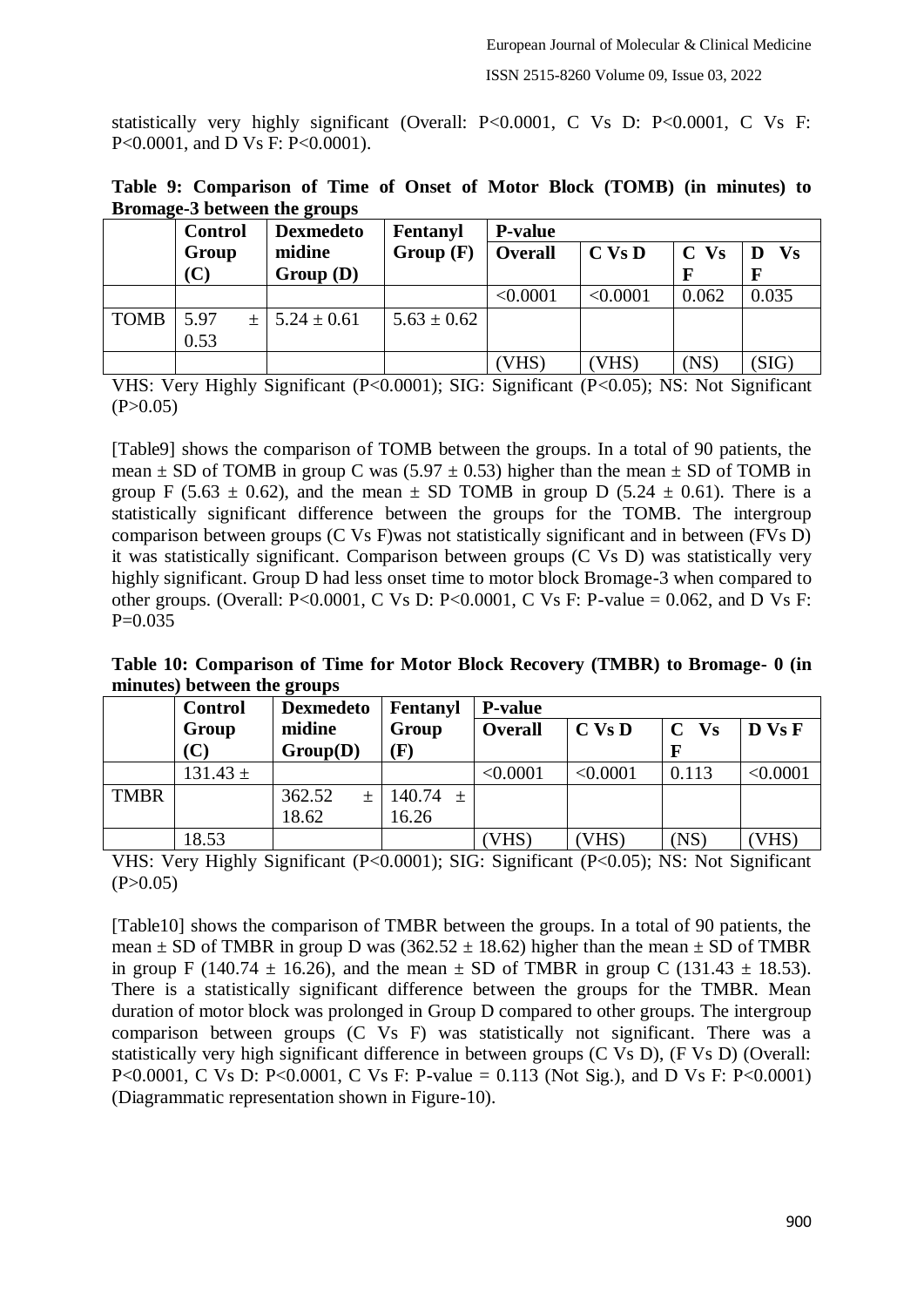|              |                |                | Group              |                       |                | <b>Total</b>   |
|--------------|----------------|----------------|--------------------|-----------------------|----------------|----------------|
|              |                |                | <b>ControlGrou</b> | <b>Dexmedetomidin</b> | FentanylGrou   |                |
|              |                |                | p                  | e Group               | p              |                |
|              |                | Count          | $\overline{4}$     | 4                     | $\overline{2}$ | 10             |
|              | $\mathbf{1}$   | within<br>$\%$ | $40.0\%$           | 40.0%                 | 20.0%          | 100.0          |
|              |                | Sedation_IO    |                    |                       |                | $\%$           |
|              |                | $\mathbf{P}$   |                    |                       |                |                |
| Sedatio      |                | within<br>$\%$ | 13.3%              | 13.3%                 | 6.7%           | 11.1%          |
|              |                | Group          |                    |                       |                |                |
|              |                | Count          | 26                 | 22                    | 25             | 73             |
| $\mathbf n$  |                |                |                    |                       |                |                |
| <b>INTR</b>  | $\overline{2}$ | within<br>$\%$ | 35.6%              | 30.1%                 | 34.2%          | 100.0%         |
| $\mathbf{A}$ |                | Sedation_IO    |                    |                       |                |                |
|              |                | ${\bf P}$      |                    |                       |                |                |
|              |                | within<br>$\%$ | 86.7%              | 73.3%                 | 83.3%          | 81.1%          |
| <b>OP</b>    |                | Group          |                    |                       |                |                |
|              |                | Count          | $\overline{0}$     | $\overline{4}$        | $\overline{3}$ | $\overline{7}$ |
|              | 3              | within<br>$\%$ | 0.0%               | 57.1%                 | 42.9%          | 100.0          |
|              |                | Sedation_IO    |                    |                       |                | $\%$           |
|              |                | $\mathbf{P}$   |                    |                       |                |                |
|              |                | within<br>$\%$ | 0.0%               | 13.3%                 | 10.0%          | 7.8%           |
|              |                | Group          |                    |                       |                |                |
|              |                | Count          | 30                 | 30                    | 30             | 90             |
|              |                | within<br>$\%$ | 33.3%              | 33.3%                 | 33.3%          | 100.0%         |
| Total        |                | Sedation_IO    |                    |                       |                |                |
|              |                | ${\bf P}$      |                    |                       |                |                |
|              |                | within<br>$\%$ | 100.0%             | 100.0%                | 100.0%         | 100.0%         |
|              |                | Group          |                    |                       |                |                |

**Table 11: Association between sedation intraoperative and Group**

Chi-square value =  $4.870$ , p-value =  $0.301$  (Not Sig.)

[Table11] shows the association between sedation INTRAOP and group. However, there is no significant association between Sedation INTRAOP and the groups (P-value=0.301, Not Sig.).

**Table 13: Comparison of Heart Rate (beats/min) between the groups**

| <b>Heart</b>     | <b>Control</b> | <b>Dexmedetomidine</b> | Fentanyl         | $\bullet$<br><b>P-value</b> |                 |                 |       |
|------------------|----------------|------------------------|------------------|-----------------------------|-----------------|-----------------|-------|
| Rate             | Group(C)       | Group(D)               | Group(F)         | <b>Overall</b>              | C <sub>vs</sub> | C <sub>vs</sub> | D Vs  |
|                  |                |                        |                  |                             | D               | F               | F     |
| <b>Baseline</b>  | 86.37<br>$\pm$ | $83.37 \pm 9.92$       | $84.1 \pm 9.7$   | 0.488                       | 0.484           | 0.659           | 0.957 |
|                  | 10.57          |                        |                  | (NS)                        | (NS)            | (NS)            | (NS)  |
| 0 <sub>min</sub> | 84.8<br>$+$    | $82.5 \pm 10.09$       | $83.97 \pm 9.3$  | 0.665                       | 0.646           | 0.944           | 0.836 |
|                  | 10.48          |                        |                  | (NS)                        | (NS)            | (NS)            | (NS)  |
| 2min             | 85.4<br>土      | $80.5 \pm 19.91$       | $83.3 \pm 19.13$ | 0.564                       | 0.535           | 0.891           | 0.814 |
|                  | 13.46          |                        |                  | (NS)                        | (NS)            | (NS)            | (NS)  |
| 4min             | 84.97<br>土     | $83.73 \pm 14.72$      | $83.4 \pm 20.84$ | 0.932                       | 0.957           | 0.932           | 0.997 |
|                  | 14.68          |                        |                  | (NS)                        | (NS)            | (NS)            | (NS)  |
| 6min             | $84.1 \pm 15$  | $82.13 \pm 15.69$      | 86.47<br>$+$     | 0.544                       | 0.871           | 0.818           | 0.513 |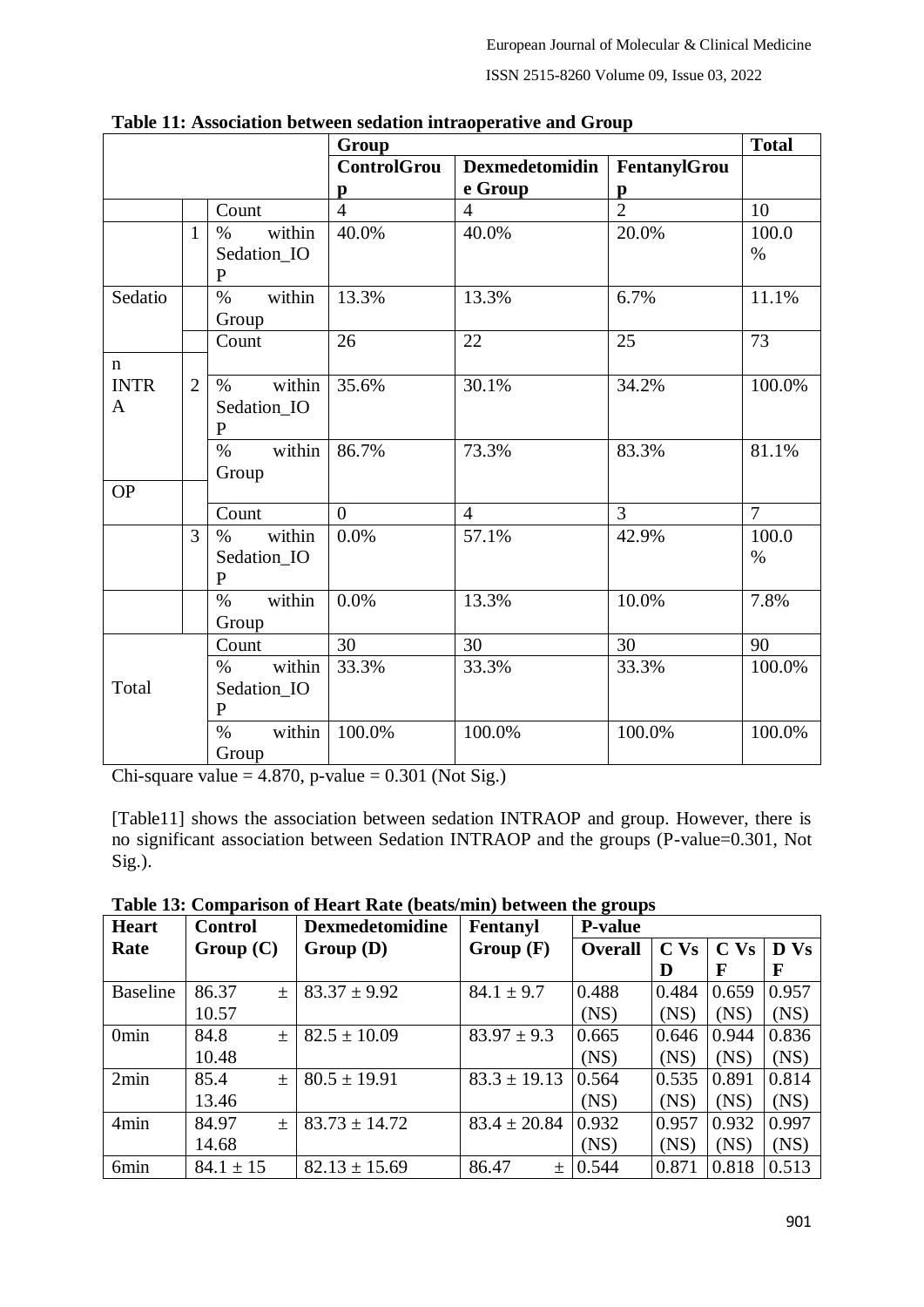|                    |                 |                   | 14.81            | (NS)  | (NS)  | (NS)  | (NS)  |
|--------------------|-----------------|-------------------|------------------|-------|-------|-------|-------|
| 8min               | 83.73<br>$\pm$  | $79.43 \pm 19.16$ | $86.8 \pm 15.23$ | 0.232 | 0.578 | 0.756 | 0.206 |
|                    | 15.23           |                   |                  | (NS)  | (NS)  | (NS)  | (NS)  |
| 10 <sub>min</sub>  | 81.8<br>$\pm$   | $80.93 \pm 20.13$ | $86.7 \pm 14.33$ | 0.338 | 0.977 | 0.476 | 0.359 |
|                    | 13.48           |                   |                  | (NS)  | (NS)  | (NS)  | (NS)  |
| 15min              | 81.67<br>$\pm$  | $82.77 \pm 14.1$  | $85.6 \pm 13.15$ | 0.482 | 0.942 | 0.471 | 0.675 |
|                    | 11.5            |                   |                  | (NS)  | (NS)  | (NS)  | (NS)  |
| 20min              | 82.37<br>$\pm$  | $81.9 \pm 11.42$  | $83.5 \pm 10.89$ | 0.842 | 0.985 | 0.914 | 0.836 |
|                    | 10.23           |                   |                  | (NS)  | (NS)  | (NS)  | (NS)  |
| 25min              | 82.57<br>$\pm$  | $81.47 \pm 9.86$  | $82.57 \pm 9.79$ | 0.890 | 0.908 | 1.000 | 0.908 |
|                    | 10.85           |                   |                  | (NS)  | (NS)  | (NS)  | (NS)  |
| 30min              | 82.67<br>$\pm$  | $81.63 \pm 7.55$  | $82.37 \pm 8.28$ | 0.877 | 0.872 | 0.989 | 0.933 |
|                    | 8.21            |                   |                  | (NS)  | (NS)  | (NS)  | (NS)  |
| 45min              | 82.53<br>$\pm$  | $82.4 \pm 7.44$   | $82.33 \pm 8.01$ | 0.995 | 0.997 | 0.994 | 0.999 |
|                    | 7.53            |                   |                  | (NS)  | (NS)  | (NS)  | (NS)  |
| 60 <sub>min</sub>  | $82.5 \pm 7.13$ | $82.37 \pm 7.09$  | $82.3 \pm 7.4$   | 0.994 | 0.997 | 0.994 | 0.999 |
|                    |                 |                   |                  | (NS)  | (NS)  | (NS)  | (NS)  |
| 75min              | $83.1 \pm 6.95$ | $83.1 \pm 6.84$   | $83.8 \pm 7.27$  | 0.906 | 1.000 | 0.921 | 0.921 |
|                    |                 |                   |                  | (NS)  | (NS)  | (NS)  | (NS)  |
| 90 <sub>min</sub>  | 83.87<br>$\pm$  | $83.7 \pm 6.8$    | $83.5 \pm 7$     | 0.979 | 0.995 | 0.977 | 0.993 |
|                    | 7.02            |                   |                  | (NS)  | (NS)  | (NS)  | (NS)  |
| 120min             | 84.43<br>$+$    | $84.57 \pm 6.49$  | $84.17 \pm 6.14$ | 0.969 | 0.996 | 0.985 | 0.967 |
|                    | 6.13            |                   |                  | (NS)  | (NS)  | (NS)  | (NS)  |
| 150 <sub>min</sub> | 84.47<br>$\pm$  | $84.13 \pm 6.33$  | $84.17 \pm 5.98$ | 0.974 | 0.976 | 0.980 | 1.000 |
|                    | 6.12            |                   |                  | (NS)  | (NS)  | (NS)  | (NS)  |
| 180min             | 83.37<br>$\pm$  | $80.73 \pm 14.85$ | $83.63 \pm 5.2$  | 0.444 | 0.546 | 0.994 | 0.481 |
|                    | 5.85            |                   |                  | (NS)  | (NS)  | (NS)  | (NS)  |

ISSN 2515-8260 Volume 09, Issue 03, 2022

VHS: Very Highly Significant (P<0.0001); SIG: Significant (P<0.05); NS: Not Significant  $(P>0.05)$ 

[Table13] shows the comparison of heart rate between the groups. The comparison of means of heart rate at different intervals (from baseline to 180 minutes) were shown in above table and it was inferred that there was no statistically significance difference between three groups at any point of time for heart rate (P>0.05)

|        | Table 14: Comparison of Systolic Blood Pressure (SBP) (in mm of Hg) between the |  |  |  |  |  |
|--------|---------------------------------------------------------------------------------|--|--|--|--|--|
| groups |                                                                                 |  |  |  |  |  |

|                  | <b>Control</b>    | <b>Dexmede</b>    | Fentanyl          | <b>P-value</b> |                |                |           |
|------------------|-------------------|-------------------|-------------------|----------------|----------------|----------------|-----------|
| <b>SBP</b>       | Group(C)          | tomidine          | Group(F)          | <b>Overall</b> | <b>Vs</b><br>C | C<br><b>Vs</b> | <b>Vs</b> |
|                  |                   | Group(D)          |                   |                | D              | F              | F         |
| <b>Baseline</b>  | $115.53\pm4.67$   | $115.33\pm4.60$   | $115.33\pm4.60$   | 0.981          | 0.985          | 0.985          | 1.000     |
|                  |                   |                   |                   | (NS)           | (NS)           | (NS)           | (NS)      |
| 0 <sub>min</sub> | $112.07 \pm 7.31$ | $111.90\pm7.39$   | $115.40\pm4.58$   | 0.071          | 0.995          | 0.126          | 0.103     |
|                  |                   |                   |                   | (NS)           | (NS)           | (NS)           | (NS)      |
| 2min             | $111.90 \pm 8.33$ | $105.2 \pm 26.61$ | $111.90\pm7.39$   | 0.204          | 0.269          | 1.00           | 0.269     |
|                  |                   |                   |                   | (NS)           | (NS)           | (NS)           | (NS)      |
| 4min             | $108.93 \pm 7.91$ | $108.93 \pm 8.25$ | $111.53 \pm 8.43$ | 0.370          | 1.000          | 0.440          | 0.440     |
|                  |                   |                   |                   | (NS)           | (NS)           | (NS)           | (NS)      |
| 6min             | $112.50 \pm 7.42$ | $111.60 \pm 8.11$ | $108.87 \pm 7.71$ | 0.174          | 0.895          | 0.171          | 0.364     |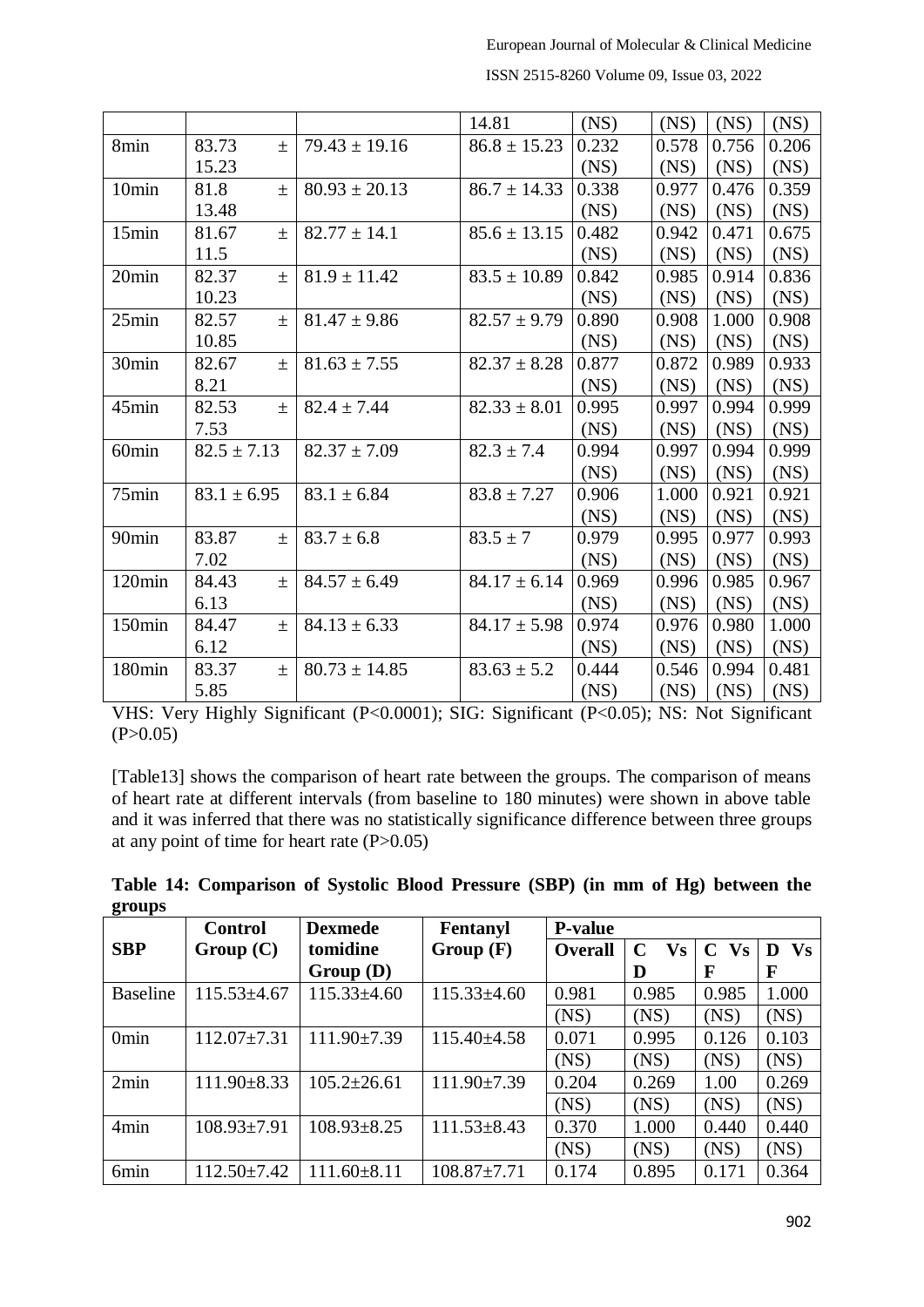|                   |                   |                    |                    | (NS)  | (NS)  | (NS)  | (NS)  |
|-------------------|-------------------|--------------------|--------------------|-------|-------|-------|-------|
| 8min              | $109.57 \pm 8.07$ | $109.13 \pm 8.91$  | $112.00 \pm 8.21$  | 0.367 | 0.978 | 0.504 | 0.388 |
|                   |                   |                    |                    | (NS)  | (NS)  | (NS)  | (NS)  |
| 10min             | $110.30 \pm 8.36$ | $110.53 \pm 9.03$  | $109.30 \pm 10.04$ | 0.858 | 0.995 | 0.906 | 0.861 |
|                   |                   |                    |                    | (NS)  | (NS)  | (NS)  | (NS)  |
| 15min             | $110.17 \pm 7.26$ | $109.07 \pm 8.68$  | $110.27 \pm 6.88$  | 0.797 | 0.843 | 0.999 | 0.816 |
|                   |                   |                    |                    | (NS)  | (NS)  | (NS)  | (NS)  |
| 20min             | $112.30 \pm 5.81$ | $110.93 \pm 8.63$  | $111.03 \pm 8.47$  | 0.749 | 0.774 | 0.802 | 0.999 |
|                   |                   |                    |                    | (NS)  | (NS)  | (NS)  | (NS)  |
| 25min             | $111.87 \pm 5.27$ | $111.67 \pm 5.30$  | $111.87 \pm 5.27$  | 0.986 | 0.988 | 1.000 | 0.988 |
|                   |                   |                    |                    | (NS)  | (NS)  | (NS)  | (NS)  |
| 30 <sub>min</sub> | $112.10\pm3.74$   | $112.03 \pm 3.76$  | $112.10\pm3.74$    | 0.997 | 0.997 | 1.000 | 0.997 |
|                   |                   |                    |                    | (NS)  | (NS)  | (NS)  | (NS)  |
| 45min             | $111.20 \pm 4.18$ | $107.60 \pm 18.36$ | $111.20 \pm 4.18$  | 0.356 | 0.426 | 1.000 | 0.426 |
|                   |                   |                    |                    | (NS)  | (NS)  | (NS)  | (NS)  |
| 60 <sub>min</sub> | $109.60 \pm 3.93$ | $109.67 \pm 3.99$  | $109.60 \pm 3.82$  | 0.997 | 0.998 | 1.000 | 0.998 |
|                   |                   |                    |                    | (NS)  | (NS)  | (NS)  | (NS)  |
| 75min             | $111.57 \pm 4.52$ | $111.57 \pm 4.47$  | 111.40±4.47        | 0.986 | 1.000 | 0.989 | 0.989 |
|                   |                   |                    |                    | (NS)  | (NS)  | (NS)  | (NS)  |
| 90 <sub>min</sub> | $110.47\pm4.01$   | $110.60\pm4.07$    | $110.37 \pm 3.91$  | 0.975 | 0.991 | 0.995 | 0.972 |
|                   |                   |                    |                    | (NS)  | (NS)  | (NS)  | (NS)  |
| 120min            | $110.63 \pm 4.73$ | $110.50\pm4.63$    | $110.50\pm4.63$    | 0.992 | 0.993 | 0.993 | 1.000 |
|                   |                   |                    |                    | (NS)  | (NS)  | (NS)  | (NS)  |
| 150min            | 111.70±4.50       | $111.70 \pm 4.50$  | $111.63 \pm 4.51$  | 0.998 | 1.000 | 0.998 | 0.998 |
|                   |                   |                    |                    | (NS)  | (NS)  | (NS)  | (NS)  |
| 180min            | $110.93 \pm 4.55$ | $110.83\pm4.51$    | $110.83{\pm}4.51$  | 0.995 | 0.996 | 0.996 | 1.000 |
|                   |                   |                    |                    | (NS)  | (NS)  | (NS)  | (NS)  |

ISSN 2515-8260 Volume 09, Issue 03, 2022

VHS: Very Highly Significant (P<0.0001); SIG: Significant (P<0.05); NS: Not Significant  $(P>0.05)$ 

[Table14] shows the comparison of systolic blood pressure (SBP) between the groups. The comparison of means of SBP at different intervals (from baseline to 180 minutes) were shown in above table and it was inferred that there was no statistically significance difference between three groups at any point of time for SBP (P>0.05)

|        | Table 15: Comparison of Diastolic Blood Pressure (DBP) (in mm of Hg) between the |  |  |  |  |
|--------|----------------------------------------------------------------------------------|--|--|--|--|
| groups |                                                                                  |  |  |  |  |

|                  | <b>Control</b>    | <b>Dexmedet</b>  | Fentanyl         | <b>P-value</b> |            |            |        |
|------------------|-------------------|------------------|------------------|----------------|------------|------------|--------|
| <b>DBP</b>       | Group(C)          | omidine          | Group(F)         | Overall        | $C$ Vs $D$ | $C$ Vs $F$ | D Vs F |
|                  |                   | Group(D)         |                  |                |            |            |        |
| <b>Baseline</b>  | $68.1 \pm 5.27$   | $68.03 \pm 5.32$ | $68.03 \pm 5.32$ | 0.998          | 0.999      | 0.999      | 1.000  |
|                  |                   |                  |                  | (NS)           | (NS)       | (NS)       | (NS)   |
| 0 <sub>min</sub> | $67.1 \pm 5.82$   | $67.2 \pm 5.72$  | $67.9 \pm 5.4$   | 0.837          | 0.997      | 0.848      | 0.881  |
|                  |                   |                  |                  | (NS)           | (NS)       | (NS)       | (NS)   |
| 2min             | $67.37 \pm 5.87$  | $67.57 \pm 5.78$ | $67.2 \pm 5.72$  | 0.970          | 0.990      | 0.993      | 0.967  |
|                  |                   |                  |                  | (NS)           | (NS)       | (NS)       | (NS)   |
| 4min             | $64.73 \pm 13.62$ | $66.27 \pm 8.14$ | $67.57 \pm 5.78$ | 0.532          | 0.815      | 0.501      | 0.863  |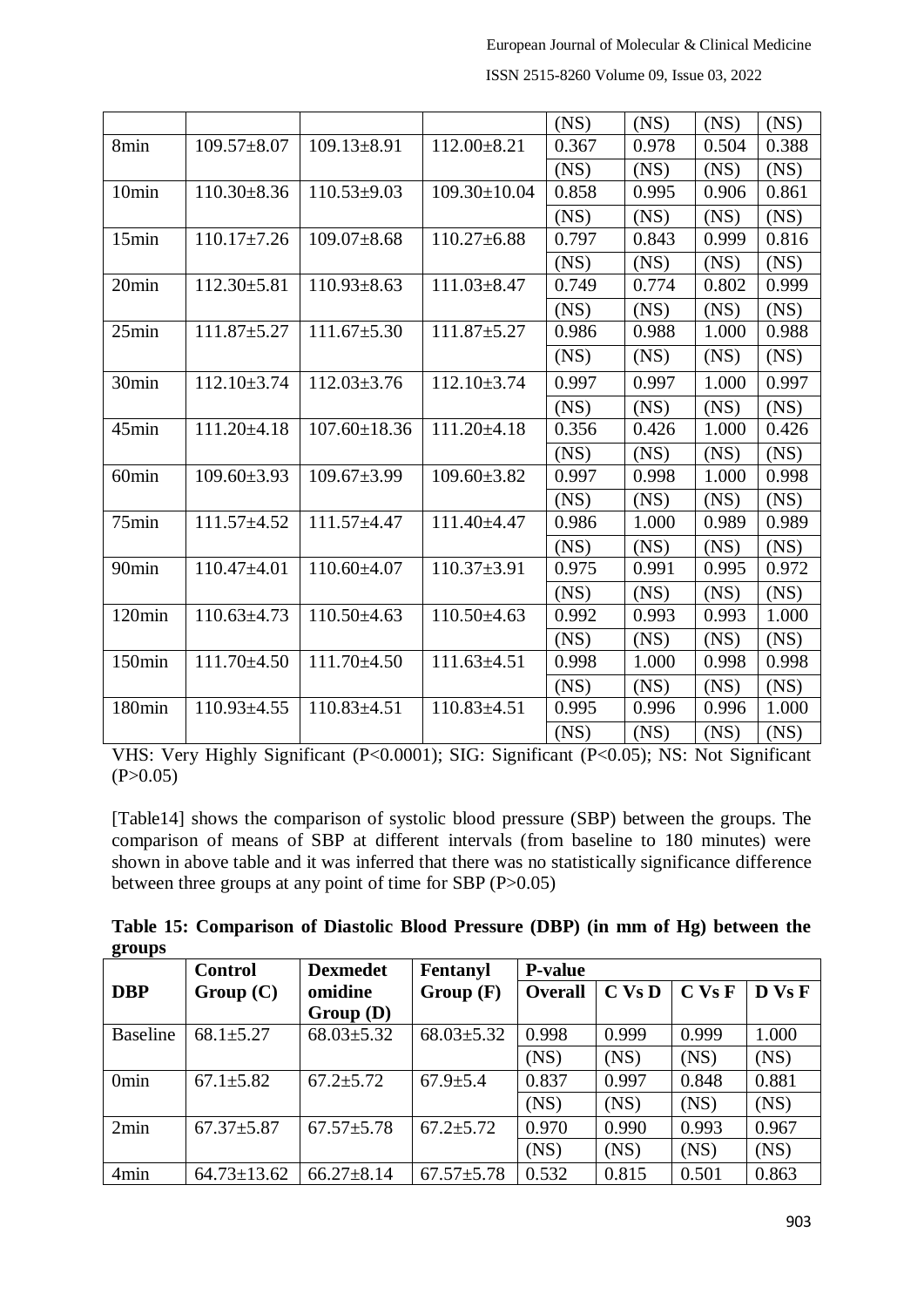|                   |                  |                  |                  | (NS)  | (NS)  | (NS)  | (NS)  |
|-------------------|------------------|------------------|------------------|-------|-------|-------|-------|
| 6min              | $63.53 \pm 6.95$ | $63.1 \pm 6.89$  | $66.37 \pm 8.04$ | 0.177 | 0.971 | 0.296 | 0.200 |
|                   |                  |                  |                  | (NS)  | (NS)  | (NS)  | (NS)  |
| 8min              | $64.8 \pm 6.43$  | $64.93 \pm 6.28$ | $63.5 \pm 7.05$  | 0.650 | 0.997 | 0.726 | 0.678 |
|                   |                  |                  |                  | (NS)  | (NS)  | (NS)  | (NS)  |
| 10min             | $63.43 \pm 6.15$ | $63.63 \pm 5.86$ | $62.67 \pm 6.94$ | 0.823 | 0.992 | 0.886 | 0.825 |
|                   |                  |                  |                  | (NS)  | (NS)  | (NS)  | (NS)  |
| 15min             | $65.97 \pm 6.78$ | $65.5 \pm 7.6$   | $65.97 \pm 6.78$ | 0.957 | 0.965 | 1.000 | 0.965 |
|                   |                  |                  |                  | (NS)  | (NS)  | (NS)  | (NS)  |
| 20min             | $66.37 \pm 7.74$ | $65.33 \pm 8.58$ | $65.3 \pm 8.5$   | 0.852 | 0.879 | 0.872 | 1.000 |
|                   |                  |                  |                  | (NS)  | (NS)  | (NS)  | (NS)  |
| 25min             | $66.4 \pm 5.18$  | $66.37 \pm 5.16$ | $66.4 \pm 5.18$  | 1.000 | 1.000 | 1.000 | 1.000 |
|                   |                  |                  |                  | (NS)  | (NS)  | (NS)  | (NS)  |
| 30min             | $66.1 \pm 4.94$  | $66.1 \pm 4.94$  | $66.1 \pm 4.94$  | 1.000 | 1.000 | 1.000 | 1.000 |
|                   |                  |                  |                  | (NS)  | (NS)  | (NS)  | (NS)  |
| 45min             | 63.47±4.97       | 63.47±4.97       | $63.47 \pm 4.97$ | 1.000 | 1.000 | 1.000 | 1.000 |
|                   |                  |                  |                  | (NS)  | (NS)  | (NS)  | (NS)  |
| 60 <sub>min</sub> | $65.33 \pm 6.07$ | $65.2 \pm 6.23$  | $65.5 \pm 6.24$  | 0.982 | 0.996 | 0.994 | 0.981 |
|                   |                  |                  |                  | (NS)  | (NS)  | (NS)  | (NS)  |
| 75min             | $68.2 \pm 5.25$  | $68.33 \pm 5.35$ | $68.2 \pm 5.25$  | 0.994 | 0.995 | 1.000 | 0.995 |
|                   |                  |                  |                  | (NS)  | (NS)  | (NS)  | (NS)  |
| 90 <sub>min</sub> | $68.47 \pm 5.04$ | $68.47 \pm 5.04$ | $68.27 \pm 4.84$ | 0.984 | 1.000 | 0.987 | 0.987 |
|                   |                  |                  |                  | (NS)  | (NS)  | (NS)  | (NS)  |
| 120min            | $66.73 \pm 6.69$ | $66.8 \pm 6.75$  | $66.8 \pm 6.75$  | 0.999 | 0.999 | 0.999 | 1.000 |
|                   |                  |                  |                  | (NS)  | (NS)  | (NS)  | (NS)  |
| 150min            | $66.03{\pm}4.76$ | $66.2{\pm}4.88$  | $66.23 \pm 4.88$ | 0.985 | 0.990 | 0.986 | 1.000 |
|                   |                  |                  |                  | (NS)  | (NS)  | (NS)  | (NS)  |
| 180min            | $65.43 \pm 5.61$ | $65.83 \pm 5.64$ | $65.57 + 5.72$   | 0.962 | 0.960 | 0.995 | 0.982 |
|                   |                  |                  |                  | (NS)  | (NS)  | (NS)  | (NS)  |

ISSN 2515-8260 Volume 09, Issue 03, 2022

VHS: Very Highly Significant (P<0.0001); SIG: Significant (P<0.05); NS: Not Significant  $(P>0.05)$ 

[Table15] shows the comparison of diastolic blood pressure (DBP) between the groups. The comparison of means of DBP at different intervals (from baseline to 180 minutes) were shown in above table and it was inferred that there was no statistically significance difference between three groups at any point of time for DBP(P>0.05) (Diagrammatic representation shown in Figure-15).

|        | Table 16: Comparison of Mean Arterial Pressure (MAP) (in mm of Hg) between the |  |  |  |  |
|--------|--------------------------------------------------------------------------------|--|--|--|--|
| groups |                                                                                |  |  |  |  |
|        |                                                                                |  |  |  |  |

| <b>MAP</b>       | <b>Control</b>   | <b>Dexmede</b>   | Fentanyl         | <b>P-value</b> |                           |            |                      |
|------------------|------------------|------------------|------------------|----------------|---------------------------|------------|----------------------|
|                  | Group(C)         | tomidine         | Group(F)         | <b>Overall</b> | $\mathbf C$<br>$\bf{V}$ s | $C$ Vs $F$ | $\bf{D}$ Vs $\bf{F}$ |
|                  |                  | Group(D)         |                  |                | D                         |            |                      |
| <b>Baseline</b>  | $83.90 \pm 3.43$ | $83.80 \pm 3.50$ | $83.80 \pm 3.50$ | 0.992          | 0.993                     | 0.993      | 1.000                |
|                  |                  |                  |                  | (NS)           | (NS)                      | (NS)       | (NS)                 |
| 0 <sub>min</sub> | $82.07 \pm 5.63$ | $82.10 \pm 5.63$ | $81.63 \pm 4.97$ | 0.933          | 1.000                     | 0.949      | 0.941                |
|                  |                  |                  |                  | (NS)           | (NS)                      | (NS)       | (NS)                 |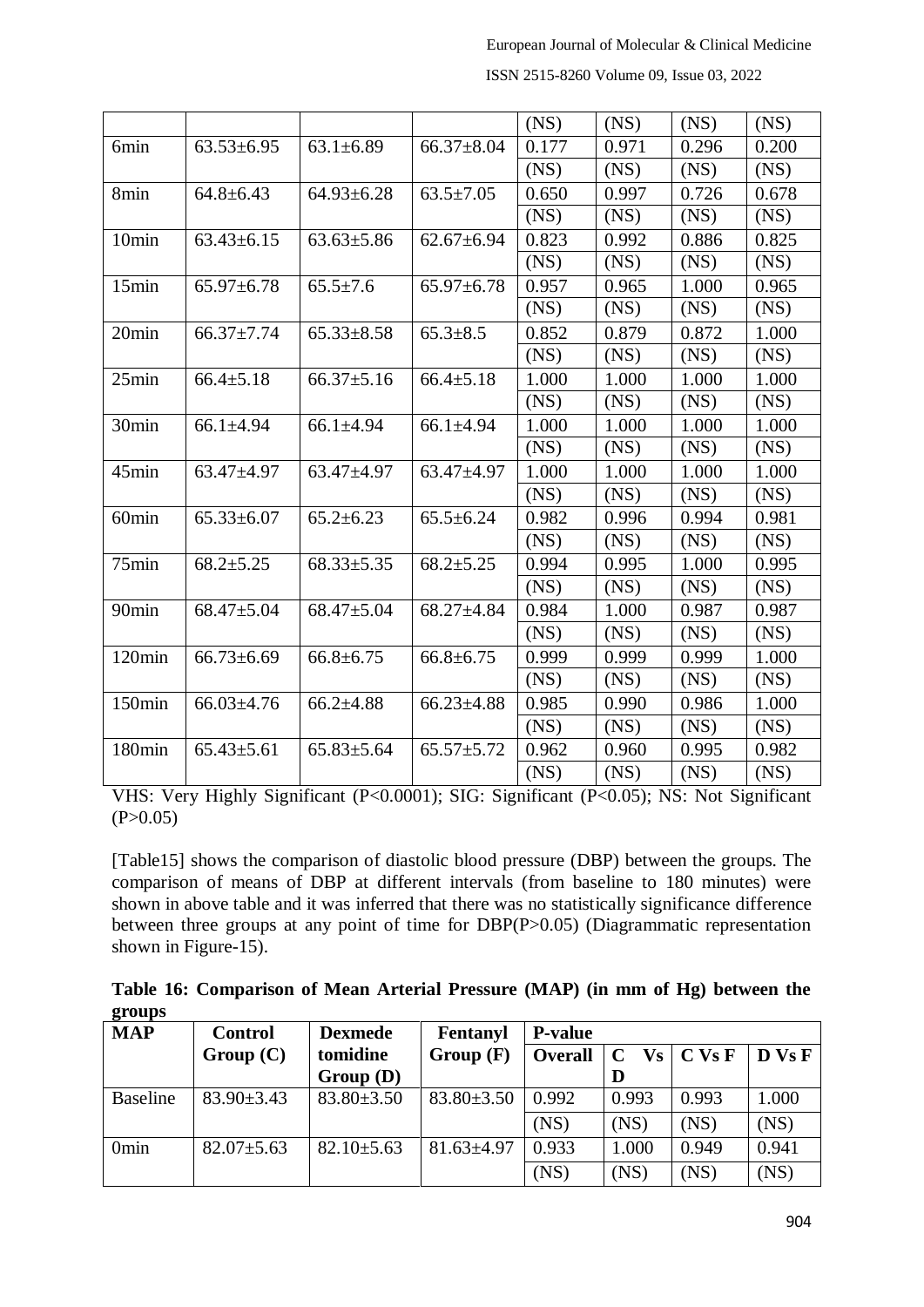| ISSN 2515-8260 Volume 09, Issue 03, 2022 |
|------------------------------------------|
|------------------------------------------|

| 2min              | $82.23 \pm 5.04$ | $82.23 \pm 5.04$ | $82.1 \pm 5.63$  | 0.994 | 1.000 | 0.995 | 0.995 |
|-------------------|------------------|------------------|------------------|-------|-------|-------|-------|
|                   |                  |                  |                  | (NS)  | (NS)  | (NS)  | (NS)  |
| 4min              | $80.67 \pm 6.55$ | $80.50 \pm 6.81$ | $82.23 \pm 5.04$ | 0.491 | 0.994 | 0.590 | 0.525 |
|                   |                  |                  |                  | (NS)  | (NS)  | (NS)  | (NS)  |
| 6min              | 79.83±5.89       | 79.23±6.06       | $80.53 \pm 6.54$ | 0.717 | 0.925 | 0.899 | 0.694 |
|                   |                  |                  |                  | (NS)  | (NS)  | (NS)  | (NS)  |
| 8min              | 79.67±5.90       | 79.63±6.01       | $79.63 \pm 6.19$ | 1.000 | 1.000 | 1.000 | 1.000 |
|                   |                  |                  |                  | (NS)  | (NS)  | (NS)  | (NS)  |
| 10min             | 79.03±5.57       | 78.17±6.94       | 78.57±7.11       | 0.878 | 0.866 | 0.959 | 0.970 |
|                   |                  |                  |                  | (NS)  | (NS)  | (NS)  | (NS)  |
| 15min             | $80.70 \pm 6.51$ | $80.07 \pm 7.59$ | $80.73 \pm 6.38$ | 0.914 | 0.932 | 1.000 | 0.925 |
|                   |                  |                  |                  | (NS)  | (NS)  | (NS)  | (NS)  |
| 20min             | $81.70 \pm 5.95$ | $80.53 \pm 7.49$ | $80.57 \pm 7.32$ | 0.761 | 0.793 | 0.803 | 1.000 |
|                   |                  |                  |                  | (NS)  | (NS)  | (NS)  | (NS)  |
| 25min             | $81.57 \pm 4.54$ | $81.53 \pm 4.53$ | $81.57 + 4.54$   | 0.999 | 1.000 | 1.000 | 1.000 |
|                   |                  |                  |                  | (NS)  | (NS)  | (NS)  | (NS)  |
| $30\text{min}$    | $81.37 \pm 3.86$ | $81.37 \pm 3.86$ | $81.37 \pm 3.86$ | 1.000 | 1.000 | 1.000 | 1.000 |
|                   |                  |                  |                  | (NS)  | (NS)  | (NS)  | (NS)  |
| 45min             | 79.43±4.20       | 79.33±4.17       | 79.43±4.20       | 0.994 | 0.995 | 1.000 | 0.995 |
|                   |                  |                  |                  | (NS)  | (NS)  | (NS)  | (NS)  |
| 60 <sub>min</sub> | 80.00±4.42       | $80.07 \pm 4.51$ | $80.20 \pm 4.60$ | 0.985 | 0.998 | 0.984 | 0.993 |
|                   |                  |                  |                  | (NS)  | (NS)  | (NS)  | (NS)  |
| 75min             | $82.60 \pm 4.30$ | $82.73 \pm 4.37$ | $82.60 \pm 4.30$ | 0.991 | 0.992 | 1.000 | 0.992 |
|                   |                  |                  |                  | (NS)  | (NS)  | (NS)  | (NS)  |
| 90 <sub>min</sub> | $82.40 \pm 4.16$ | $82.43 \pm 4.17$ | $82.57 + 4.28$   | 0.987 | 0.999 | 0.987 | 0.992 |
|                   |                  |                  |                  | (NS)  | (NS)  | (NS)  | (NS)  |
| 120min            | $81.33 \pm 5.13$ | $81.33 \pm 5.13$ | $81.33 \pm 5.13$ | 1.000 | 1.000 | 1.000 | 1.000 |
|                   |                  |                  |                  | (NS)  | (NS)  | (NS)  | (NS)  |
| 150min            | $81.17 \pm 3.66$ | $81.63{\pm}4.29$ | $81.30 \pm 3.72$ | 0.892 | 0.889 | 0.990 | 0.941 |
|                   |                  |                  |                  | (NS)  | (NS)  | (NS)  | (NS)  |
| 180min            | $80.60 \pm 4.28$ | $81.17 \pm 4.78$ | $80.67 \pm 4.33$ | 0.866 | 0.876 | 0.998 | 0.902 |
|                   |                  |                  |                  | (NS)  | (NS)  | (NS)  | (NS)  |

VHS: Very Highly Significant (P<0.0001); SIG: Significant (P<0.05); NS: Not Significant  $(P>0.05)$ 

[Table16] shows the comparison of MAP between the groups. The comparison of means of MAP at different intervals (from baseline to 180 minutes) were shown in above table and it was inferred that there was no statistically significance difference between three groups for MAP (P>0.05).

|  |  |  |  |  |  |  |  |  |  | Table 17: Comparison of Respiratory Rate (RR) (breaths/minute) between the groups |  |  |  |
|--|--|--|--|--|--|--|--|--|--|-----------------------------------------------------------------------------------|--|--|--|
|--|--|--|--|--|--|--|--|--|--|-----------------------------------------------------------------------------------|--|--|--|

 $\overline{a}$ 

|                 | <b>Control</b>   | <b>Dexmede</b>   | Fentanyl         | <b>P-value</b> |          |                          |       |
|-----------------|------------------|------------------|------------------|----------------|----------|--------------------------|-------|
| RR              | Group            | tomidine         | Group            | <b>Overall</b> | $C$ Vs D | $\mathbf{V}\mathbf{s}$ D |       |
|                 | $(\mathbf{C})$   | Group(D)         | $(\mathbf{F})$   |                |          |                          |       |
| <b>Baseline</b> | $14.40 \pm 0.67$ | $14.47 \pm 0.51$ | $14.43 \pm 0.50$ | 0.902          | 0.892    | 0.972                    | 0.972 |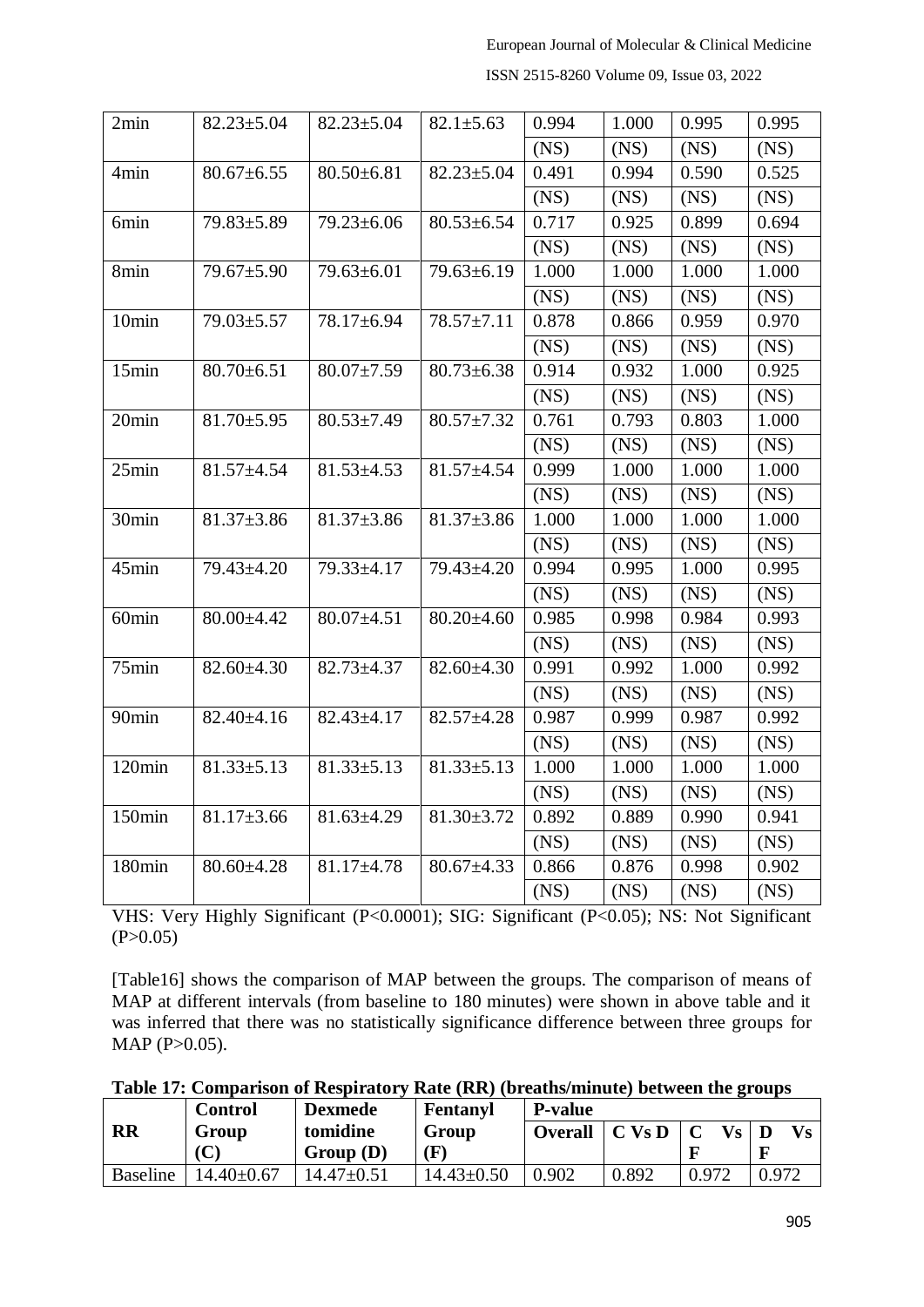| ISSN 2515-8260 Volume 09, Issue 03, 2022 |  |
|------------------------------------------|--|
|------------------------------------------|--|

|                   |                  |                  |                  | (NS)  | (NS)  | (NS)  | (NS)  |
|-------------------|------------------|------------------|------------------|-------|-------|-------|-------|
| 0 <sub>min</sub>  | $14.17 \pm 0.65$ | $14.47 \pm 0.57$ | $14.20 \pm 0.85$ | 0.196 | 0.225 | 0.981 | 0.306 |
|                   |                  |                  |                  | (NS)  | (NS)  | (NS)  | (NS)  |
| 2min              | $14.23 \pm 0.68$ | $14.43 \pm 0.57$ | $14.33 \pm 0.61$ | 0.461 | 0.427 | 0.807 | 0.807 |
|                   |                  |                  |                  | (NS)  | (NS)  | (NS)  | (NS)  |
| 4 <sub>min</sub>  | $14.17 \pm 0.65$ | $14.10\pm0.55$   | $14.17 \pm 0.59$ | 0.883 | 0.902 | 1.000 | 0.902 |
|                   |                  |                  |                  | (NS)  | (NS)  | (NS)  | (NS)  |
| 6min              | $14.17 \pm 0.65$ | $14.20 \pm 0.76$ | $14.30 \pm 0.60$ | 0.727 | 0.980 | 0.723 | 0.980 |
|                   |                  |                  |                  | (NS)  | (NS)  | (NS)  | (NS)  |
| 8min              | $14.27 \pm 0.74$ | $14.43 \pm 0.73$ | $14.20 \pm 0.66$ | 0.428 | 0.637 | 0.930 | 0.416 |
|                   |                  |                  |                  | (NS)  | (NS)  | (NS)  | (NS)  |
| 10min             | $14.20 \pm 0.66$ | $14.33 \pm 0.55$ | $14.27 \pm 0.52$ | 0.675 | 0.648 | 0.897 | 0.897 |
|                   |                  |                  |                  | (NS)  | (NS)  | (NS)  | (NS)  |
| 15min             | $14.27 \pm 0.69$ | $14.23 \pm 0.73$ | $14.47 \pm 0.63$ | 0.364 | 0.981 | 0.497 | 0.387 |
|                   |                  |                  |                  | (NS)  | (NS)  | (NS)  | (NS)  |
| 20min             | $14.23 \pm 0.82$ | $14.33 \pm 0.55$ | $14.50 \pm 0.57$ | 0.288 | 0.826 | 0.263 | 0.590 |
|                   |                  |                  |                  | (NS)  | (NS)  | (NS)  | (NS)  |
| 25min             | $14.20 \pm 0.76$ | $14.57 \pm 0.57$ | $14.40 \pm 0.81$ | 0.150 | 0.127 | 0.534 | 0.179 |
|                   |                  |                  |                  | (NS)  | (NS)  | (NS)  | (NS)  |
| 30min             | $14.03 \pm 0.76$ | $14.20 \pm 0.61$ | $14.13 \pm 0.68$ | 0.642 | 0.618 | 0.840 | 0.925 |
|                   |                  |                  |                  | (NS)  | (NS)  | (NS)  | (NS)  |
| 45min             | $14.17 \pm 0.65$ | $14.30 \pm 0.53$ | $14.47 \pm 0.57$ | 0.146 | 0.654 | 0.123 | 0.516 |
|                   |                  |                  |                  | (NS)  | (NS)  | (NS)  | (NS)  |
| 60 <sub>min</sub> | $14.13 \pm 0.73$ | $14.23 \pm 0.77$ | $14.30 \pm 0.65$ | 0.667 | 0.853 | 0.644 | 0.932 |
|                   |                  |                  |                  | (NS)  | (NS)  | (NS)  | (NS)  |
| 75min             | $14.10 \pm 0.66$ | $14.40 \pm 0.67$ | $14.40 \pm 0.62$ | 0.127 | 0.183 | 0.183 | 1.000 |
|                   |                  |                  |                  | (NS)  | (NS)  | (NS)  | (NS)  |
| 90 <sub>min</sub> | $14.23 \pm 0.68$ | $14.40 \pm 0.56$ | $14.23 \pm 0.63$ | 0.493 | 0.558 | 1.000 | 0.558 |
|                   |                  |                  |                  | (NS)  | (NS)  | (NS)  | (NS)  |
| 120min            | $14.27 \pm 0.64$ | $14.37 \pm 0.67$ | $14.30 \pm 0.65$ | 0.834 | 0.824 | 0.979 | 0.918 |
|                   |                  |                  |                  | (NS)  | (NS)  | (NS)  | (NS)  |
| 150min            | $14.40 \pm 0.72$ | $14.17 \pm 0.70$ | $14.33 \pm 0.61$ | 0.394 | 0.381 | 0.923 | 0.609 |
|                   |                  |                  |                  | (NS)  | (NS)  | (NS)  | (NS)  |
| 180min            | $14.37 \pm 0.72$ | $14.40 \pm 0.50$ | $14.47 \pm 0.57$ | 0.808 | 0.975 | 0.797 | 0.904 |
|                   |                  |                  |                  | (NS)  | (NS)  | (NS)  | (NS)  |

VHS: Very High Significant (P<0.0001); SIG: Significant (P<0.05); NS: Not Significant  $(P>0.05)$ 

[Table17] shows the comparison of RR between the groups. The comparison of means of RR at different intervals (say, baseline to 180 minutes) were shown in above table and it was inferred that there was no statistically significance difference between three groups for respiratory rate (P>0.05).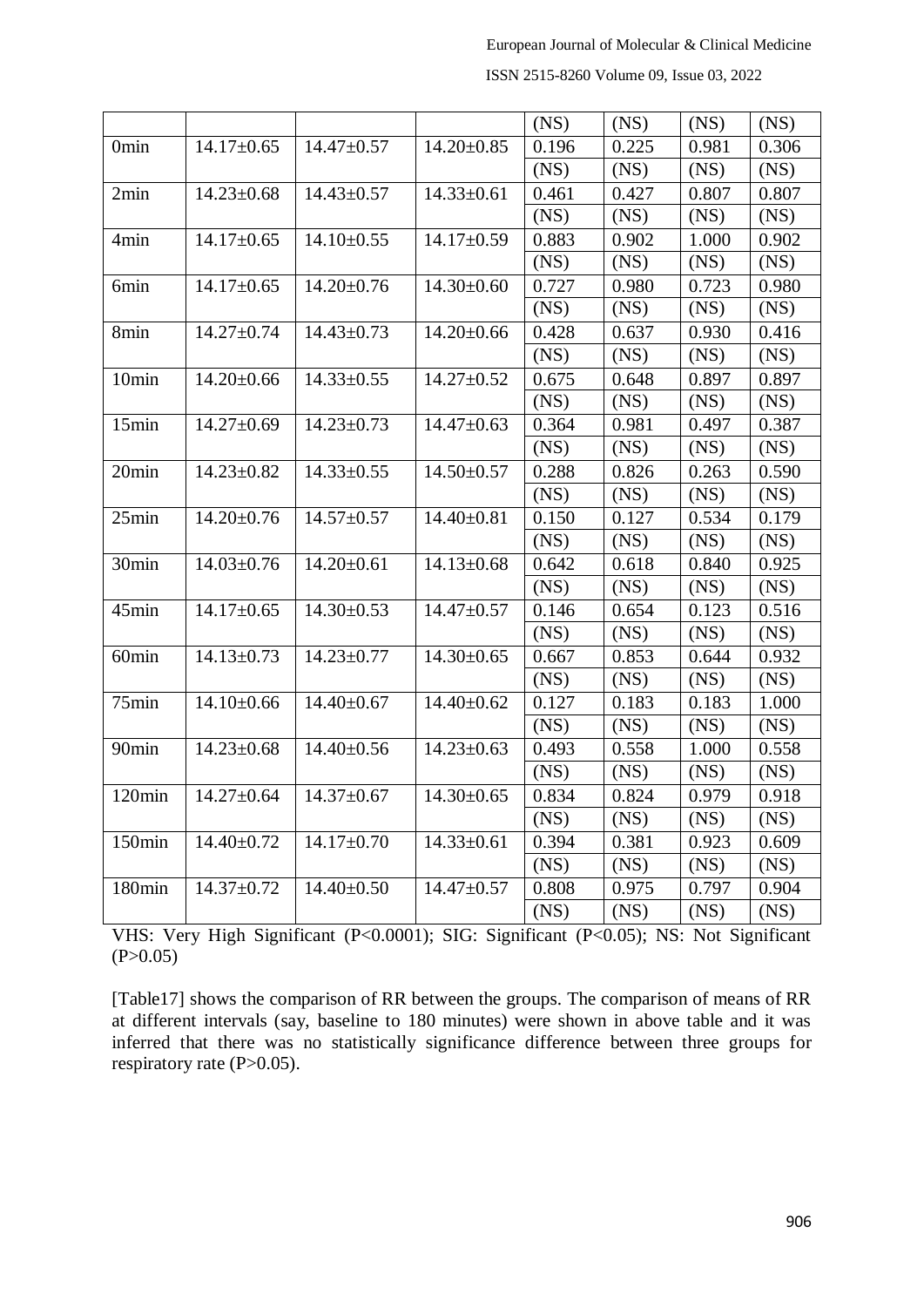|                   | <b>Control</b>   | <b>Dexmede</b>   | Fentanyl         | P-value        |                          |        |        |
|-------------------|------------------|------------------|------------------|----------------|--------------------------|--------|--------|
| SPO <sub>2</sub>  | Group            | tomidine         | Group(F)         | <b>Overall</b> | <b>Vs</b><br>$\mathbf C$ | C Vs F | D Vs F |
|                   | (C)              | Group (D)        |                  |                | D                        |        |        |
| <b>Baseline</b>   | 99.07±0.94       | 99.07±0.78       | 98.83±0.91       | 0.501          | 1.000                    | 0.564  | 0.564  |
|                   |                  |                  |                  | (NS)           | (NS)                     | (NS)   | (NS)   |
| 0 <sub>min</sub>  | $96.1 \pm 16.47$ | 99.27±0.74       | $99.23 \pm 0.73$ | 0.340          | 0.406                    | 0.414  | 1.000  |
|                   |                  |                  |                  | (NS)           | (NS)                     | (NS)   | (NS)   |
| 2min              | 98.70±0.84       | $99.23 \pm 0.63$ | 99.00±0.69       | 0.200          | 0.015                    | 0.250  | 0.429  |
|                   |                  |                  |                  | (NS)           | (NS)                     | (NS)   | (NS)   |
| 4min              | $98.77 \pm 1.01$ | 99.00±0.79       | $98.63 \pm 0.67$ | 0.231          | 0.526                    | 0.810  | 0.209  |
|                   |                  |                  |                  | (NS)           | (NS)                     | (NS)   | (NS)   |
| 6min              | 99.00±0.87       | 98.87±0.86       | 98.73±0.74       | 0.461          | 0.807                    | 0.427  | 0.807  |
|                   |                  |                  |                  | (NS)           | (NS)                     | (NS)   | (NS)   |
| 8min              | 98.83±0.87       | 98.97±0.96       | 98.87±0.82       | 0.833          | 0.830                    | 0.988  | 0.988  |
|                   |                  |                  |                  | (NS)           | (NS)                     | (NS)   | (NS)   |
| 10min             | 98.93±0.87       | 98.87±0.97       | $98.60 \pm 0.93$ | 0.341          | 0.958                    | 0.348  | 0.507  |
|                   |                  |                  |                  | (NS)           | (NS)                     | (NS)   | (NS)   |
| 15min             | 98.77±0.82       | 99.10±0.88       | $98.87 \pm 0.86$ | 0.306          | 0.291                    | 0.893  | 0.543  |
|                   |                  |                  |                  | (NS)           | (NS)                     | (NS)   | (NS)   |
| 20min             | 99.07±0.98       | $99.03 \pm 0.85$ | 98.60±0.72       | 0.069          | 0.988                    | 0.094  | 0.129  |
|                   |                  |                  |                  | (NS)           | (NS)                     | (NS)   | (NS)   |
| 25min             | 98.87±0.90       | 99.00±0.79       | 98.90±0.76       | 0.806          | 0.803                    | 0.986  | 0.884  |
|                   |                  |                  |                  | (NS)           | (NS)                     | (NS)   | (NS)   |
| 30min             | $98.80 \pm 0.85$ | 99.03±0.72       | 98.77±0.68       | 0.330          | 0.455                    | 0.984  | 0.359  |
|                   |                  |                  |                  | (NS)           | (NS)                     | (NS)   | (NS)   |
| 45min             | $98.73 \pm 0.83$ | $98.63 \pm 0.85$ | 98.60±0.77       | 0.806          | 0.884                    | 0.803  | 0.986  |
|                   |                  |                  |                  | (NS)           | (NS)                     | (NS)   | (NS)   |
| 60 <sub>min</sub> | $98.90 \pm 0.88$ | 98.93±1.01       | 98.70±0.84       | 0.567          | 0.989                    | 0.675  | 0.587  |
|                   |                  |                  |                  | (NS)           | (NS)                     | (NS)   | (NS)   |
| 75min             | $98.63 \pm 0.89$ | 99.03±0.76       | 98.67±0.71       | 0.101          | 0.130                    | 0.985  | 0.178  |
|                   |                  |                  |                  | (NS)           | (NS)                     | (NS)   | (NS)   |
| 90 <sub>min</sub> | 98.83±0.91       | 99.23±0.90       | $98.87 \pm 0.78$ | 0.145          | 0.178                    | 0.943  | 0.233  |
|                   |                  |                  |                  | (NS)           | (NS)                     | (NS)   | (NS)   |
| 120min            | $99.03 \pm 0.76$ | $99.30 \pm 0.88$ | 98.93±0.74       | 0.189          | 0.400                    | 0.878  | 0.181  |
|                   |                  |                  |                  | (NS)           | (NS)                     | (NS)   | (NS)   |
| 150min            | 99.07±0.91       | $98.80 \pm 0.89$ | 98.57±0.82       | 0.090          | 0.465                    | 0.073  | 0.556  |
|                   |                  |                  |                  | (NS)           | (NS)                     | (NS)   | (NS)   |
| 180min            | 99.07±0.83       | $98.63 \pm 0.93$ | $98.93 \pm 0.78$ | 0.135          | 0.124                    | 0.816  | 0.362  |
|                   |                  |                  |                  | (NS)           | (NS)                     | (NS)   | (NS)   |

**Table 18: Comparison of mean values of SPO2 at different time intervals between the groups**

VHS: Very Highly Significant (P<0.0001); SIG: Significant (P<0.05); NS: Not Significant  $(P>0.05)$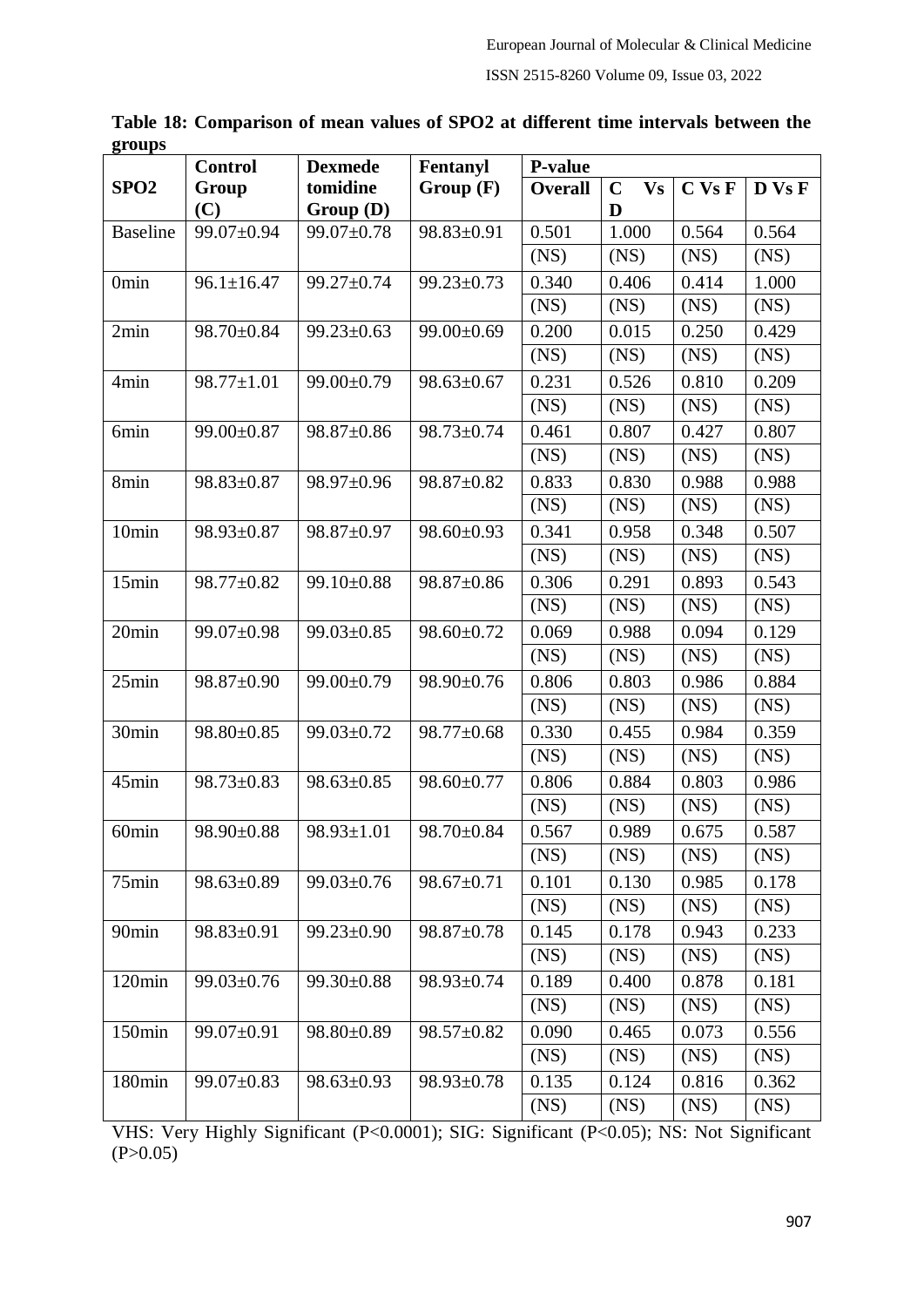[Table18] shows the comparison of SPO2 between the groups. The comparison of means of SPO2 at different intervals (from baseline to 180 minutes) were shown in the above table and it was inferred that there was no statistically significance difference between three groups for SPO2 (P>0.05)

## **DISCUSSION**

The subarachnoid blockade is the most commonly used regional anesthetic technique for lower limb surgeries.It is easy to perform, produces rapid onset of anaesthesia and complete muscle relaxation, and is also economical. A relatively short duration of action sometimes offsets these advantages.

Levobupivacaine is considered to be a safe drug in clinical practice with no serious side effects. The cardiotoxicity seen with racemic routinely used bupivacaine is also not a significant issue with levobupivacaine. That is precisely the reason why levobupivacaine was introduced into clinical practice as a part of the continuous ongoing search for safer new local analgesic drugs. Now a days, ropivacaine in strengths of 0.2%, 0.5% and 0.75% is used in Indian anesthetic practice as an alternative to 0.5% bupivacaine with reasonable degree of success.

The commonly used adjuvants to augment and increase the quality of analgesia in the intraoperative period and also extend the duration of postoperative analgesia are many and the choice of an appropriate drug for this beneficial purpose is sometimes difficult and confusing.

In this study, we selected fentanyl and dexmedetomidine as adjuvants to levobupivacaine so as to extend the duration of postoperative analgesia in lower limb orthopedic surgeries and also assess their efficacy.

The discovery of opioid receptors in the brain and spinal cord started a new era in the field of postoperative analgesia.<sup>[5,6]</sup> The first clinical use of intrathecal opiods was by Wang et al.<sup>[7]</sup>

The use of neuraxial opioids has increased dramatically over the last few years. They improve the quality of intraoperative analgesia produced by local anaesthetics, by binding directly with the spinal opiate receptor and prolong the duration of postoperative analgesia. Opioids administered in subarachnoid space appear to act principally on μ receptor in substantia gelatinosa of the dorsal horn of spinal cord by suppressing excitatory neuropeptide release from C- fibres.[8] The combination of local anaesthetics and opioids, allow a reduction in both doses of drugs, thus lessening the side effects attributable to each. Fentanyl is a potent lipophilic opioid. It is a μ receptor agonist with a short onset time and moderate duration of action.[9]

The mechanism by which intrathecal  $\alpha$ -2 adrenoreceptor agonists prolong the motor and sensory block of local anaesthetics is not well understood. The prolongation of effects might result from synergism between the local anaesthetic and  $\alpha$ -2 adrenoreceptor agonists. Dexmedetomidine, an imidazole compound, is the pharmacologically active dextroisomer of medetomidine and is used nowadays in ICU for its prolonged analgesic and sedative properties.

There are limited studies in the literature comparing the benefits and side effects of fentanyl and dexmedetomidine as intrathecal adjuvants to levobupivacaine for orthopedic lower limb surgeries. As levobupivacaine has a reasonable safety profile and as fentanyl and dexmedetomidine are already established drugs with assured analgesic properties, we selected the above three drugs for spinal anaesthesia for lower limb surgeries.

Efficacy of intrathecal block, haemodynamic stability, postoperative analgesia and side effects were the criteria selected for assessment.

Dexmedetomidine which is alpha-2 agonist produces sedation, analgesia, adequate hemodynamic stability, amnesia, and anti-sialagogues effects. It produces sedation which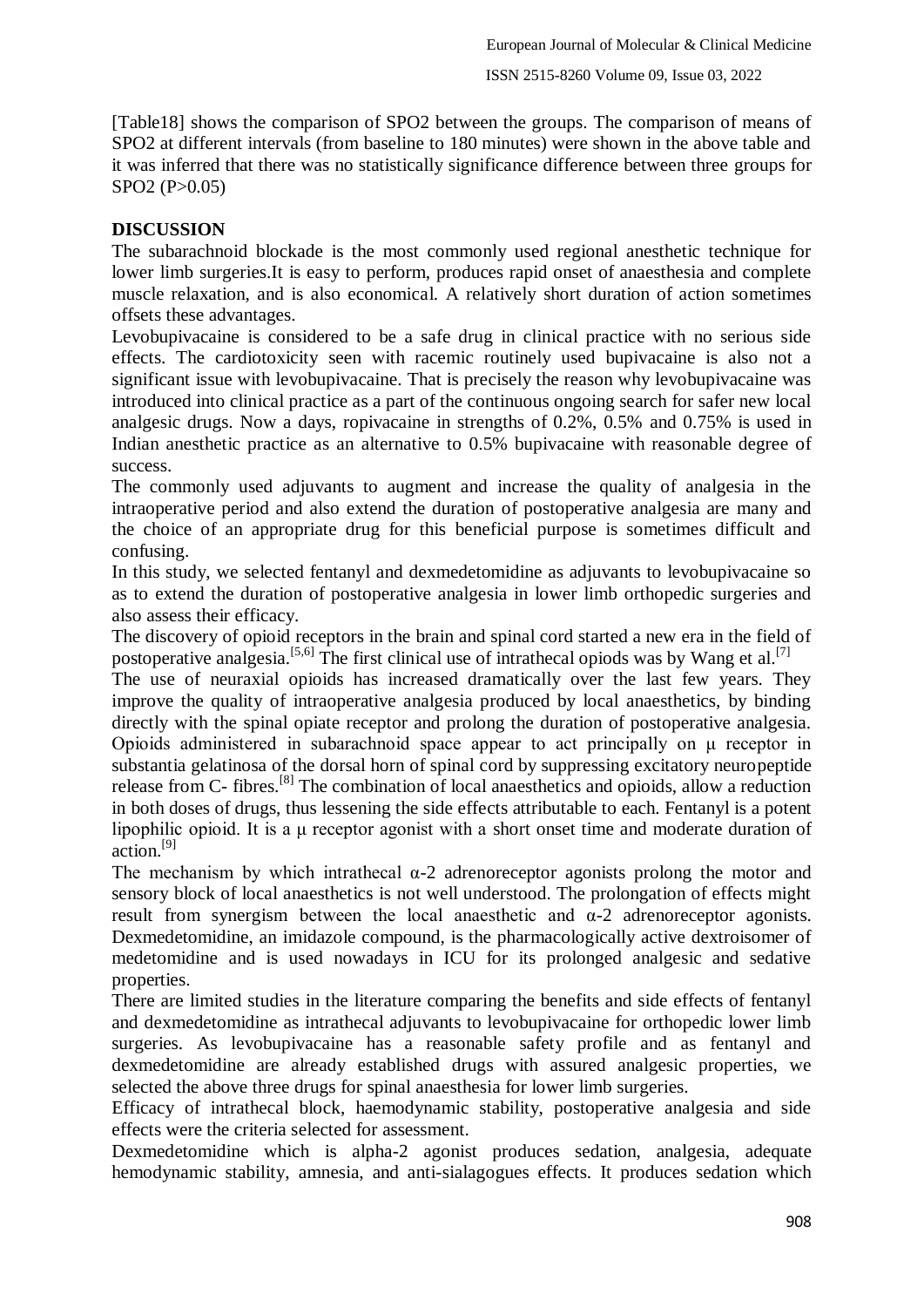resembles natural sleep but arousable through the post synaptic receptors in locus coeruleus with minimal respiratory depression action.

### **Comparison of Study Parameters with Other Studies Sensory Characteristics Time of onset of sensory block to T10:**

In the present study, the mean onset time for the sensory block to T10 level in group D was less and quicker compared to other groups.

Comparison between group C and group D was statistically significant  $(p<0.0001)$  in our study, similar to studies of Shukla et al.  $(2011)$ .<sup>[10]</sup>Marothia et al.<sup>[2]</sup> study not correlates with our study where onset of action was fast in fentanyl group compared to dexmedetomidine group .

In our study, comparison between group F and group D was not statistically significant(pvalue-0.063). This finding is not similar to studies of Lotfy et al.  $(2020)$ ,  $[11]$  where the comparison between groups F and D was statistically significant

In our study comparison between group  $C$  and group  $F$  was not statistically significant (p value:0.101). This study of ours not in correlation with the study of Rastogi et al. (2020) where they observed statistically significant difference between the groups C and  $F<sup>[12]</sup>$ 

### **Highest sensory level attained:**

In this study, the highest sensory level attained was T6 but it was not specific to any of the three groups and was seen in all the three groups Majority of patients in all the three groups attained the highest sensory level of T8.The difference between ock was statistically not significant  $(P=0.490)$ .

### **Time to achieve highest sensory blockade:**

In our study, the mean time taken to reach the highest sensory level is less in group D than in other groups.This study of ours not correlates with the study of Bhure and Jagtap  $(2019)$ ,  $^{[13]}$ Rastogi et al.  $(2020)$ ,  $^{[12]}$ where onset of sensory block earlier in fentanyl.

Comparison between dexmedetomidine and control was statistically significant (pvalue:0.068). This study of ours correlates with study of Shukla et al.  $(2011)^{[24]}$ 

#### **Time for two segment regression of sensory block:**

In this study, the mean time for two segment regression was more in the dexmedetomidine group than in other groups. Intrathecal dexmedetomidine combined with spinal bupivacaine prolongs the sensory block through suppression of C-fibre transmitter release and hyperpolarization of postsynaptic dorsal horn Neurons. A significant difference was observed in between group C and group  $F(P<0.0001)$  in this study. Fentanyl group has more time for two segment regression than the control group. This is also seen in studies done by Mahendruet al (2013).<sup>[2]</sup>In other words, addition of fentanyl and dexmedetomidine to levobupivacaine prolongs the duration of sensory block and delays the time to two segment regression.

In the present study, Comparison between groups F and D was statistically Significant(pvalue-<0.0001). Group D has prolonged two segment regression time than group F. This finding is in correlation with studies done by Rajni Gupta et al. (2011).<sup>[3]</sup>

#### **Motor block characteristics:**

### **Time of Onset of Motor Block to Brom GE Scale 3:**

In the present study, the mean time of onset of the motor block to BROMAGE SCALE 3 in group D was less compared to other groups. Comparison between group C, and group F was not statistically significant(p-vaue-0.062).This result is similar with studies done by Rastogi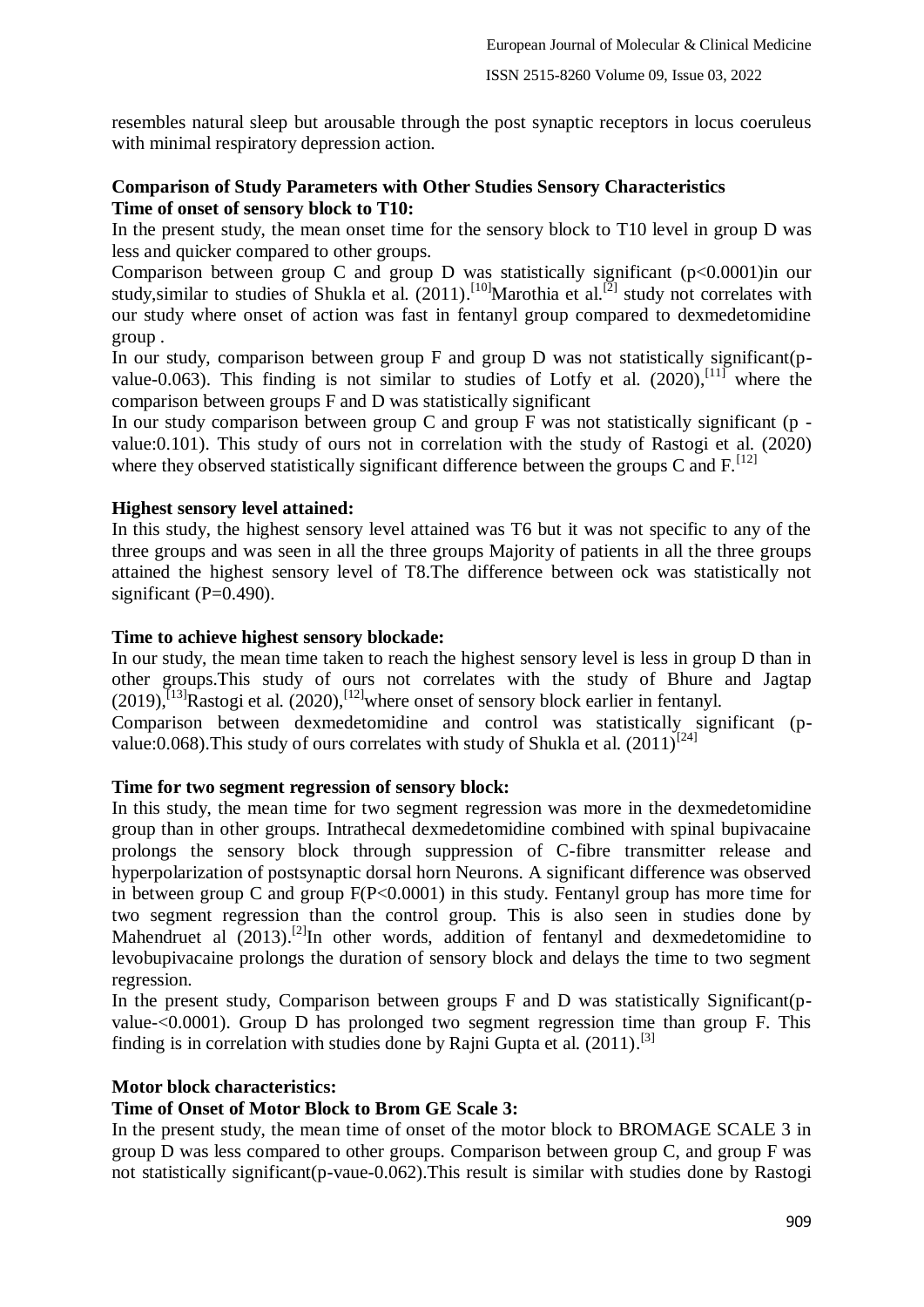et al.  $(2020)$ .<sup>[12]</sup> The present study of ours not in correlation with the study of Mahmoud et al. (2020),<sup>[14]</sup>where fentanyl has statistically significant relation with levobupivacaine group. In the present study, comparison between group C and group D was statistically significant (pvalue- $\leq$ 0.0001). This finding is consistent with studies done by Kanazi, et al. (2006),<sup>[15]</sup> Shukla et al. (2011),<sup>[10]</sup> where they observed that addition of Dexmedetomidine results in lesser time for onset of the motor block.

In our study time of onset of motor block was less in dexmedetomidine when compared to fentanyl. This study of ours is not correlate with the study of Megalla Sohair  $(2018)$ .<sup>[17]</sup> In this study dexmedetomidine has no impact on time of onset of motor block.

### **Duration of motor block (time for motor block recovery to bromage scale-0):**

In the present study, mean duration of motor block in group D was significantly prolonged when compared with groups F and C. This result of our study correlates with the study of Rastogi et al. (2020).Prolongation of motor block in group D might result from the binding of α-2 adrenoreceptor agonists to motor neurons. Comparison between groups C and F were statistically not significant(p- value-0.113) with regards to duration of motor block. In this study, comparison between groups C and D was statistically significant (p-value-<0.0001) with duration of motor block larger in dexmedetomidine group. This finding is in correlation with studies done by Shukla et al. (2011).<sup>[10]</sup>

### **Total duration of analgesia (time for first rescue analgesia):**

In the present study, the mean total duration of analgesia was prolonged in the dexmedetomidine group when compared to fentanyl and control group. This is similar to the study of Rastogi et al. (2020),<sup>[12]</sup> where time to first rescue analgesia was prolonged in Group D than Group F and control group. On comparison with control, both fentanyl and dexmedetomidine showed significantly prolonged total duration of analgesia. This significant difference of dexmedetomidine with control was similar to studies done by,Lofty et al.  $(2020).$ <sup>[11]</sup>

#### **Haemodynamic parameters: Heart Rate (HR):**

In the present study, the baseline heart rate before dural puncture did not show a significant difference between the three groups. Heart rate started to decrease after spinal anaesthesia in all the groups at different times of measurement. This decrease, however, was not statistically significant among the three groups. This study of ours with regards to heart rate correlates with the studies of Kanazi, et al.  $(2006)$ , <sup>[23]</sup>Shukla et al.  $(2011)$ .<sup>[24]</sup>

### **Mean Arterial Pressure (MAP)**

In the present study, at baseline, mean arterial pressure before dural puncture was compared and did not show a significant difference between the three groups. MAP started to decrease after spinal anaesthesia in all the groups at different times of measurement. This decrease, however, was not statistically significant among the three groups (P $> 0.05$ ). This results of our study correlates with the studies of Kanazi, et al. (2006),Shukla et al. (2011),Gulec et al.  $(2014)$ .<sup>[10,15,17]</sup>

### **Respiratory Rate (RR):**

In the present study, there was no statistically significance difference between three groups at any point of time interval for RR (P>0.05).Respiratory depression was not observed in all the three groups .This study of ours correlates with the study of Ravikumar and Kalasree  $(2017)$ <sup>[18]</sup>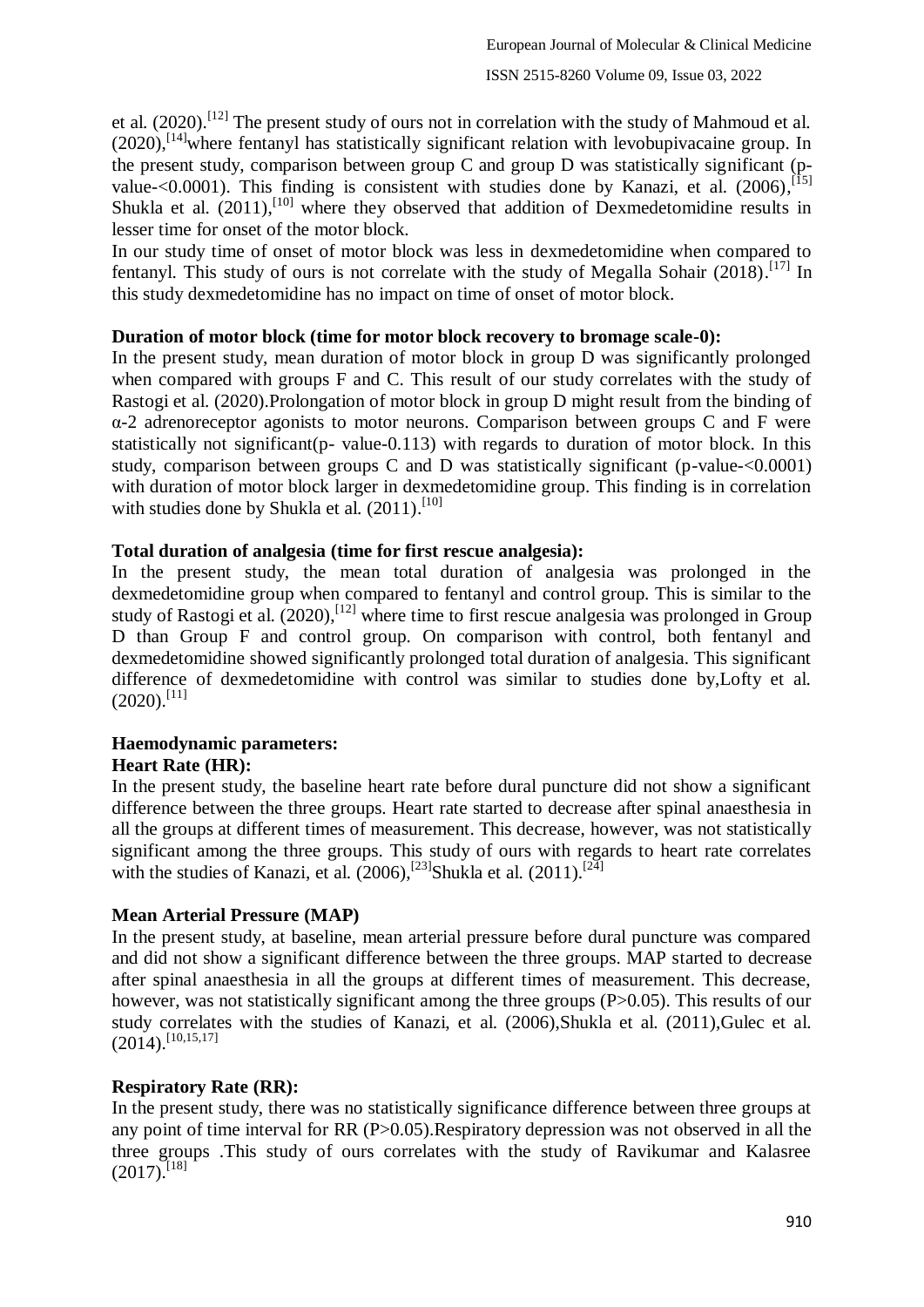# **Side effects:**

## **Hypotension:**

In this study, the incidence of hypotension was 16.7% in levobupivacaine (control group), 20% in levobupivacaine +fentanyl group, and 23.33% in levobupivacaine+ dexmedetomidine group. The hypotension was maximum in the dexmedetomidine group and the least in the plain levobupivacaine group with the fentanyl group in the intermediate position. This can be explained by the fact that of all the three drugs mentioned above,dexmedetomidine is the drug most likely to cause hypotension by virtue of its alpha-2 agonist effects and also because of its actions on the substantia gelatinosa and C fibres in the spinal cord. drug injected into the subarachnoid space than due to fentanyl alone.

## **Bradycardia:**

Bradycardia is the commonly associated finding with hypotension in spinal anaesthesia. It was seen in all the three groups with the incidence being 6.67% in both levobupivacaine and fentanyl groups and 10% in dexmedetomidine group. In this study, Bradycardia patients were treated with 0.6mg atropine i.v. if pulse rate went below 60/min. Hypotension was treated with volume challenge and small bolus doses of Mephentermine in doses of 3 mg i.v.

## **Nausea and vomiting:**

Nausea and vomiting were seen in all the three groups in this study. The maximum incidence was observed in fentanyl group (10%) and the other two groups (Levobupivacine group, Levobupivacaine +dexmedetomidine group) were similar with regards to incidence of nausea and vomiting (6.67%). This can be explained by the fact that dexmedetomidine is used in the ICU sedation on ventilated patients because of its low risk to produce nausea and vomiting and aspiration of gastric contents.

## **Pruritus:**

Pruritus was observed only in the fentanyl group (3.3%) and was not seen in levobupivacine group and dexmedetomidine group.This can be explained by the fact that pruritus is the common side effects of epidural /intrathecal administered narcotics.But the association between the three groups with regards to incidence of pruritus was not that statistically significant (P=0.364)and our findings correlates with the study of Megalla Sohair (2018).<sup>[16]</sup>

### **Respiratory depression:**

Respiratory depression was not seen in any of the three groups and hence statistically irrelevant.

## **Limitations of the Study:**

The present study has the following limitations. They are.,

- The present studywas done in 30 patients of each group, and sample size is less.
- Patients belongs to ASA I / II.
- Sinceblood lossvarieswithdifferenttypesoforthopedicsurgeries.

Comparison of haemodynamic changes was less reliable, as haemodynamic parameters which also depends on blood loss.

 As the patients were undergoing elective orthopedic surgeries under spinal anaesthesia, patients were steady the measurements of body weight were impossible.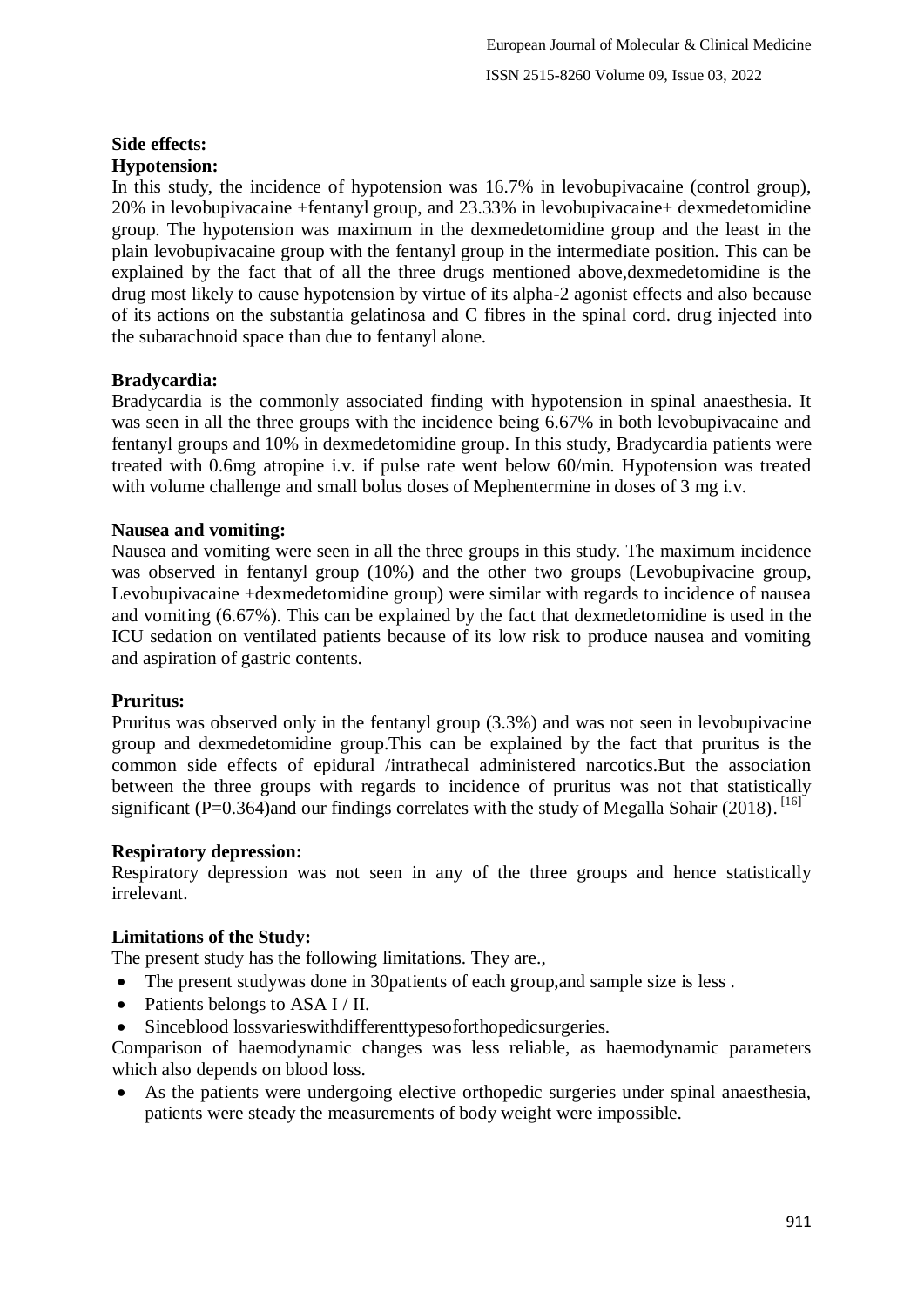#### ISSN 2515-8260 Volume 09, Issue 03, 2022

### **CONCLUSION**

- Levobupivacaine is quite useful for lower limb orthopedic surgeries under the lumbar subarachnoid block.
- Both fentanyl and dexmedetomidine are useful adjuvants for use along with levobupivacaine and extend analgesia duration in the postoperative period.
- Dexmedetomidine provides significant and long-lasting analgesia into the postoperative period and, in this aspect, scores over fentanyl as an adjuvant along with levobupivacaine.
- Dexmedetomidine also provides a significant early onset of sensory block and motor block a longer duration of motor block and sensory block with minimal need for rescue analgesia in the first 24 hours of the postoperative period.
- Fentanyl contributes to the enhancement of motor block in combination with levobupivacaine and enhances analgesia duration in the intraoperative and postoperative period.
- Haemodynamics is well maintained with all three drugs and is not a matter of concern in lower limb orthopedic surgeries.
- Side effects are negligible and readily treatable in all three groups and are not statistically relevant.
- To conclude dexmedetomidine is a better adjuvant to levobupivacaine than fentanyl in the lumbar subarachnoid block for lower limb orthopedic surgeries.
- Levobupivacaine alone or in combination with either fentanyl or dexmedetomidine is a beneficial and viable option of anesthesia for lower limb orthopedic surgeries under spinal anesthesia with assured safety.

#### **Acknowledgment**

The author is thankful to Department of Anesthesiology for providing all the facilities to carry out this work.

#### **REFERENCES**

- 1. Pain HM-, 1979 undefined. Pain terms: a list with definitions and notes on usage. Recommended by the IASP Subcommittee on Taxonomy. ci.nii.ac.jp [Internet]. [cited 2021 Jan 19]; Available from: https://ci.nii.ac.jp/naid/20001264180/
- 2. Mahendru V, Tewari A, Katyal S, Grewal A, Singh R, Katyal R. A comparison of intrathecal dexmedetomidine, clonidine, and fentanyl as adjuvants to hyperbaric bupivacaine for lower limb surgery: A double blind controlled study. J Anaesthesiol Clin Pharmacol [Internet]. [cited 2021 Jan 18];29. Available from: http://www.joacp.org.
- 3. Gupta R, Verma R, Bogra J, Kohli M, Raman R, Kushwaha JK. A comparative study of intrathecal dexmedetomidine and fentanyl as adjuvants to bupivacaine. J Anaesthesiol Clin Pharmacol [Internet]. 2011 [cited 2020 Oct 8];27(3):339–43.
- 4. Saxena AK, Arava SK. Current concepts in neuraxial administration of opioidsand non opioids: An overview and future perspectives. Indian J Anaesth. 2004 Jan 1;48(1):13- 24.
- 5. Bernards CM. Recent insights into the pharmacokinetics of spinal opioids and the relevance to opioid selection. Current Opinion in Anesthesiology. 2004 Oct 1; 17(5): 441-7.
- 6. Bernards CM, Shen DD, Sterling ES, Adkins JE, Risler L, Phillips B, et al.Epidural,cerebrospinal fluid and plasma pharmacokinetics of epidural opioids:differences among opioids. Anesthesiology 2003;99:455-65.
- 7. Wang JK, Nauss LA, Thomas JE. Pain relief by intrathecally applied morphine inman. Survey of Anesthesiology. 1979 Dec 1;23(6):384.